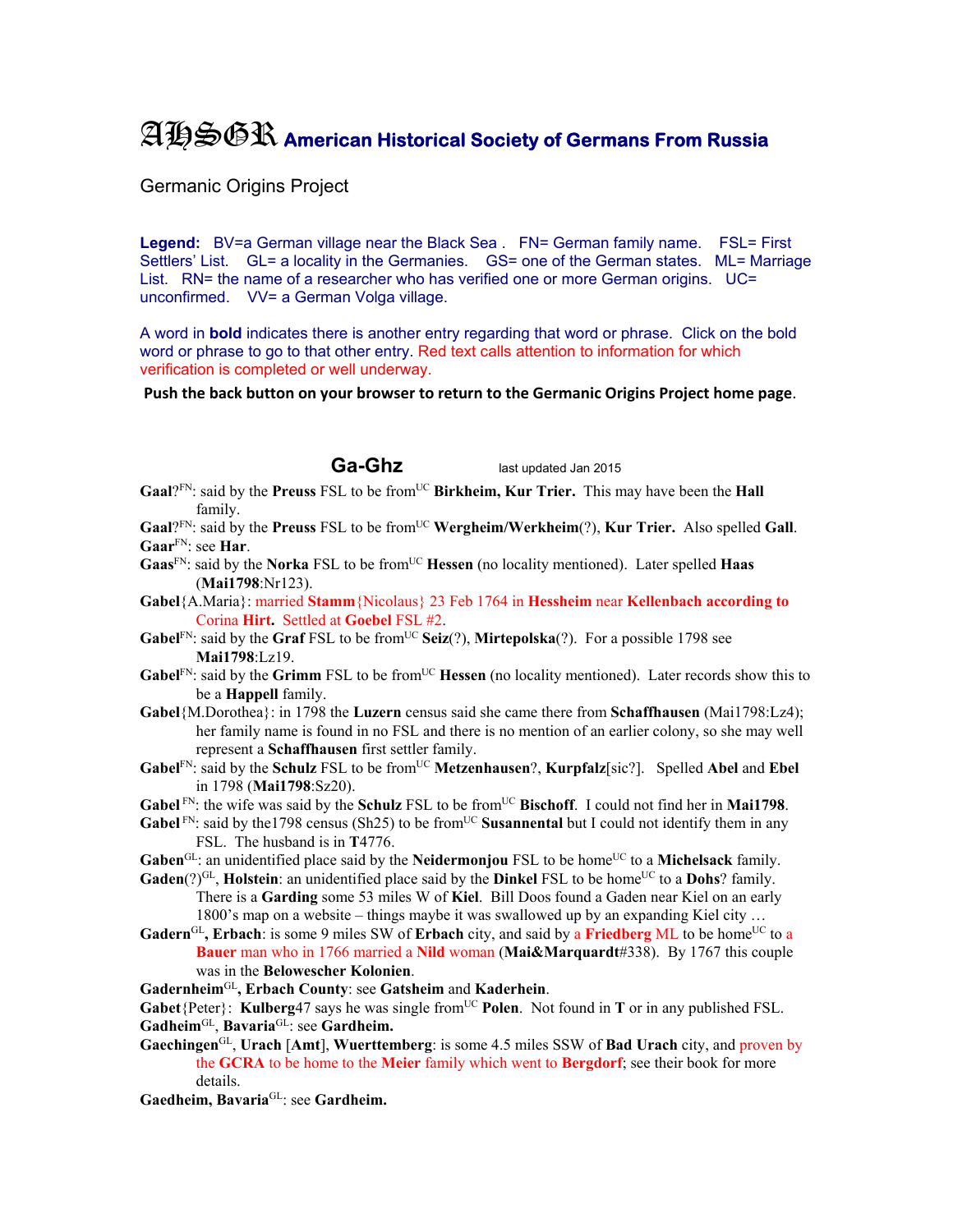- **Gaenseblum**<sup>FN</sup>: said by the **Cheisol** FSL to be from<sup>UC</sup> **Saarburg**, [**Kur-**]Trier. Spelled **Gaensenblum** in 1798 (**Mai1798**:Ls21).
- **Gaenseblum**<sup>FN</sup>: this stepson of Herr **Marx** was said by the **Louis** FSL to be from<sup>UC</sup> **Saarburg**, **Kurtrier**. In 1798 his family name was spelled **Gaensenblum** (**Mai1798**:Ls21).

**Gaensenblum**FN: see **Gaenseblum**.

- **Gaenslin**?FN : see **Vischer**.
- **Gaenzemueller**<sup>FN</sup>: said by the **Bettinger** FSL to be from<sup>UC</sup> **Bernitz**(?). This widow must have died prior to the 1798 Volga census.
- **Gaert** FN: see **Gart**, **Garten** and **Gert**.
- **Gaerten/Gaertener** FN{Katharina}: married **Schaeffer**{Conrad} in **Buedingen** 21 April 1766; both were fromUC **Huettengesaess** (**Mai&Marquart**#565). **KS**129 says that **Huettengesaess** was near **Hanau** city (now in **Hesse**) and that she was a **Gaertener**. **KS**153 said she was a **Gaertner**. They were listed in **Balzer** FSL (#66). **Bonner** also said that this **Gart**/**Gaert** woman was from UC **Huettengesas**. Else said she was a **Gert**.
- **Gaertner**<sup>FN</sup>: said by the **Katharinenstadt** FSL to be from<sup>UC</sup> Alzey.
- Gaertner<sup>FN</sup>: said by the **Katharinenstadt** FSL to be from<sup>UC</sup> **Dermbach**, Sachsen.
- Gaertner<sup>FN</sup> of Strassburg's wife is said by the **Katharinenstadt** FSL to be from<sup>UC</sup> Rostock,

**Mecklenburg**.

- Gaertner<sup>FN</sup>: said by the **Katharinenstadt** FSL to be from<sup>UC</sup> Strassburg, Elsass.
- Gaertner<sup>FN</sup>: said by the **Mariental** FSL to be from<sup>UC</sup> Dagsburg, Frankreich.
- **Gaertner** FN: said by the **Seelmann** FSL to be from<sup>UC</sup> **Hoffen, Kurmainz**. I did not locate them or any descendants in **Mai1798**.
- **Gaertner**FN: see also **Gaert**, **Gaerten**, **Gart**, **Gertner**, **Hertner** and **Weingarten**.
- **Gaertner**{Stepfan}: on 24 June 1765 married **Jakobi** {Engel} in **Rosslau** (**Mai&Marquardt**#865 & **KS**129). **KS**136 said her name was {Engel A. Maria}. I did not find them in any published FSL.
- **Gaertringen**, **Boeblingen** [**Amt**], **Wuerttemberg**: is 5.5 miles SW of **Boeblingen** city, and was proven by the **GCRA** to be home to **Wetzler**/**Metzler**{Melchior, Johannes} who settled in **Neudorf**.
- **Gager**: see **Hager**.
- **Gaggenau**, **Ratstatt** [**Amt**], **Baden**: is 6 miles SE of **Ratstatt** city, and was mistakenly said by both the 1816 **Neudorf** census (#26) and **KS**:282 to have been home<sup>UC</sup> to a **Graf/Graff** family.
- **Gagnus**{Philipp Gustav}: married **Mueller**{A.Eva} 22 Jan 1766 in **Luebeck** (**Mai&Marquardt**#45). {Gustaw & Eva} arrived in **Russia** 20 May 1766, he said to be from [**Kur**-]**Pfalz**, and p.24 said they went to **Livonia (Kulberg**235). Not found in any later source.
- **Gaildorf**GL: is some 7 miles S of **Schwaebisch Hall**.
- **Gailing**FN: see **Geiling**.
- **Gainlen**FN: see **Hort** of **Laub**.
- **Gairing**FN: see **Haering**.
- **Gaisen**GL, **Podolia**: nka Gaysin, **Ukraine**, 123 miles SW of Kiev
- **Gaiser**FN: said by both the 1816 **Neudorf** census (#47) and **KS**:273 to have come fromUC **Dettingen**, **Nuertingen** [**Amt**], **Wuerttemberg**. Using **FHL**#1,055,7??, the **GCRA** proved that origin. See the **GCRA** book for more. Also spelled **Geisler** and **Geissler**.
- **Gak**{widow}: she left **Luzern** in 1785 to marry in **Zug** (**Mai1798**:Mv1611); see **Mitter**[Katharina} of **Luzern**. Her Gak was not the much younger **Hack**{Conrad} (**Lk**43a).
- **Gak**{Dorothea}: she was in **Lurzern** in 1798 as the wife of **Regner**{Andreas} (**Mai1798**:Lz28); she was found in no FSL but may have been born just after the FSLs were done; she may well have represented a **Luzern** first family.
- Gak/Hack/Haag?<sup>FN</sup>: said by the **Volmer** FSL to be from<sup>UC</sup> Alzey, Kurpfalz.
- **Galborsht** $(?)^{GL}$ , **Prussia**: an unidentified place, said by the **Merkel** FSL to be home<sup>UC</sup> to a **Foerster** family.
- **Galburg**GL an unidentified German locality or state (might be Glauburg, 5 miles WNW of **Buedingen**) said by the **Stahl-am-Karaman** FSL to be home<sup>UC</sup> of a Glikler family.
- **Galenzewo**GL, **Wreschen Kreis**, **Posen Department**, **Warsaw Duchy**]: nka Galezewice, Poland, 8 miles SW of **Wreschen**. According to the **GCRA** it wa associated with **Dieterle** and **Henne** families in 1812.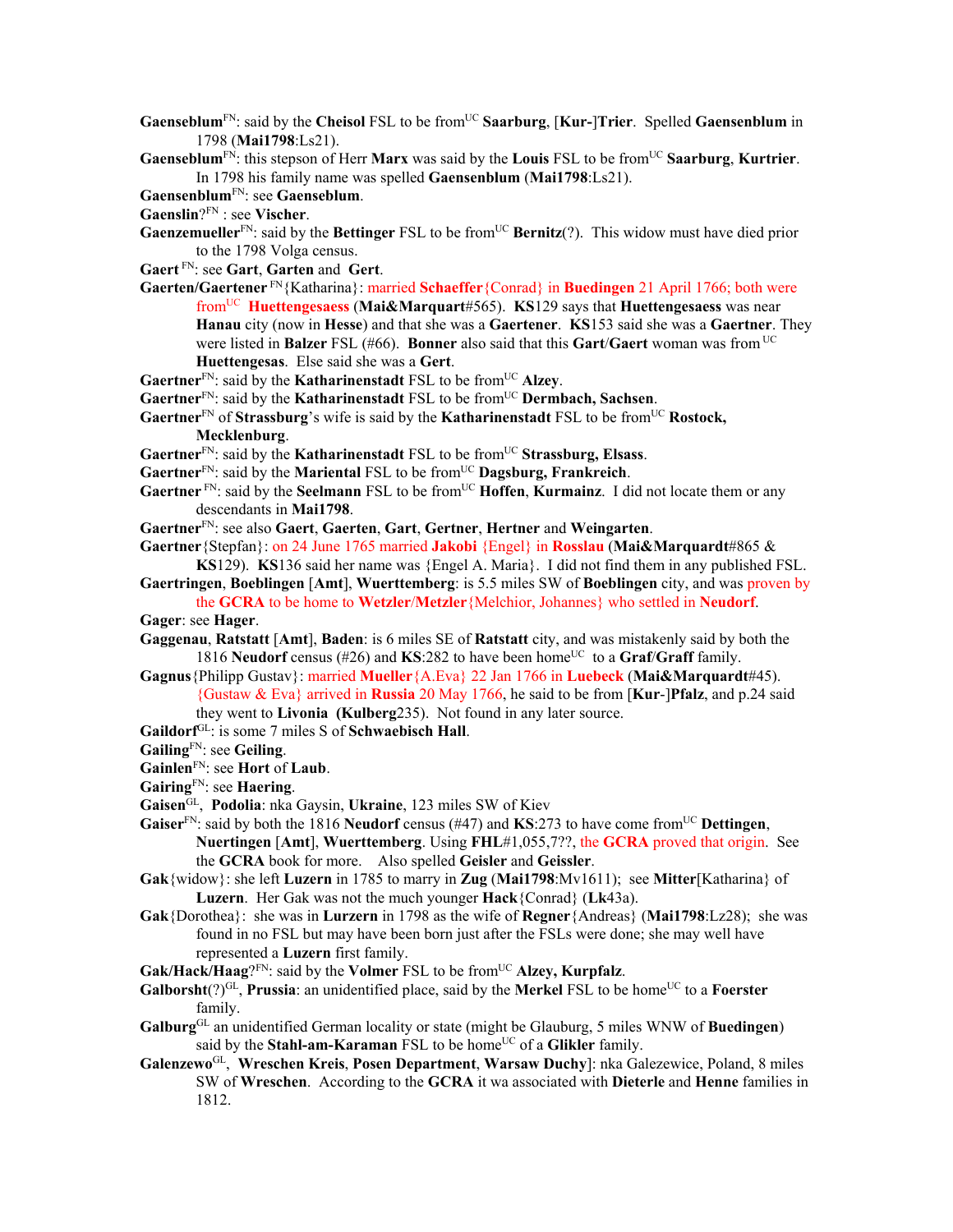**Galicia**GL: see **Galizien**.

**Galizien**GL: aka **Galicia**, starting in 1772 was the northernmost province of the Austro-Hungarian Empire, stretching from the Wisla river in the E to beyond present-day L'vov in the W. Today the eastern part is in the **Ukraine**, and the western part is in **Poland**. The capital was **Lemberg**, now known as L'vov, **Ukraine**.

**Galka**VV: aka **Meierhoefer** and **Ust-Kulalinka**, was a German Lutheran village on the western side of the Volga founded in 1764. The FSL is published in Pleve, Einwanderung …, vol.II, pp. 19-36. According to this, the first settlers were from the following places with the family names shown here in parens. If a name is in italics it comes from the Kuhlberg lists. If a family name occurs more than once among the first settlers, given names in {} brackets follow the family name. The number after a name is its FSL household number. It is probably related to the fact that this was one of the first colonies settled, that the places in the FSL are nearly useless: many countries are missing; most countries listed never contained the localities they are listed with. I have tried to salvage at least a little useful information. from **Abo**: (**Bartelson**14); from **Altenberg**?, **Stolberg**[?]: (**Goebel/Gebel**57); from **Bass**: (**Egeus**?11); from **Bischofsheim**, **Kurpfalz** [?]: (**Schick**{Balthasar}37, {Ludwig}36); from **Bitterfeld**, **Wittenberg**: (**Ziegler**42); from **Bork**: (**Spring**2); from **Carcassonne**, [**Frankreich**]: (**Berg**7); from [**Hessen**-]**Darmstadt**: (**Grunner**25); from **Elmenhorst**?: (**Bergmann**24); from **Friedrichsgabe**, [**Holstein-Gottorp Duchy**?]: (**Erbenson**6); from **Friedrichsheim**: (**Albrecht**12); from **Gikinberg**?: (**Schneider**60); from **Glauburg**, [**Isenburg County**?]: (**Fuchs**{J.Kaspar}55, **Nickel**51, **Schenck**/**Schenk**58, **Voelker**56); from **Grosshausen**, [**Hessen**-]**Darmstadt**: (**Olf**59); from **Helenhof**, **Kurpfalz**: (**Wegner**41); from **Horbach**, [**Hanau County**?]: (**Nagel**50); from **Ilbing**: (**Hirschbeck**13); from **Ischenroth**?, [**Hessen**-]**Darmstadt**[?]: (**Ladner**{J.Peter}45, {Konrad}44, and possibly **Wenzel**44a); from **Isselbach**, **Kurmainz**[?]: (**Bender**35); from **Jena**, [**Altenburg Duchy**]: (**Glasar**15); from **Kebring**?, **Brandendorf**: (**Arni**/**Arne**33); from **Keksholm**, [**Russia**]: (**Kandelin**10); from **Klitten**, **Wittenberg**[?]: (**Krebs**28); from **Kochstedt**?, **Wittenberg**[?]: (**Lorenz**43); from **Kulzfeld**: (**Steinert**26); from **Langenalb**, **Baden-Durlach**: (**Dalinger**{Christoph}38, {Maria}39/**Dahlinger**); from **Libau**, **Kurland**: (**Frank**{Andreas}23); from **Lind**, **Oesterreich**: (**Bauer**46); from **Linheim**, [**Friedberg Imperial City**?]: (**Weisheim**{Christian}53, {Peter}54); from **Litschen**, **Wittenberg**[?]: (**Fischer**34); from **Lovis**?: (**Hoffmann**8); from **Luvis**?, **Schweiz**?: (**Norberg**62); from **Meisdorf**, [**Magdeburg Duchy**], **Preussen**:: (**Elzow**20); from **Menzingen** [**Barony**]: (**Tefer**?1); from **Michelfeld**: (**Knetzer**18); from **Mittel-Seemen**, **Stolberg**-**Gedern County**: (**Schott**{J.Jacob}47); from **Mittelsinn**?[sic], **Stolberg**[?]: (**Schott**47); from **Orlen**? **Isenburg**[?]: (**Bickart**{Konrad}48, {Veronika}49/**Buechert**);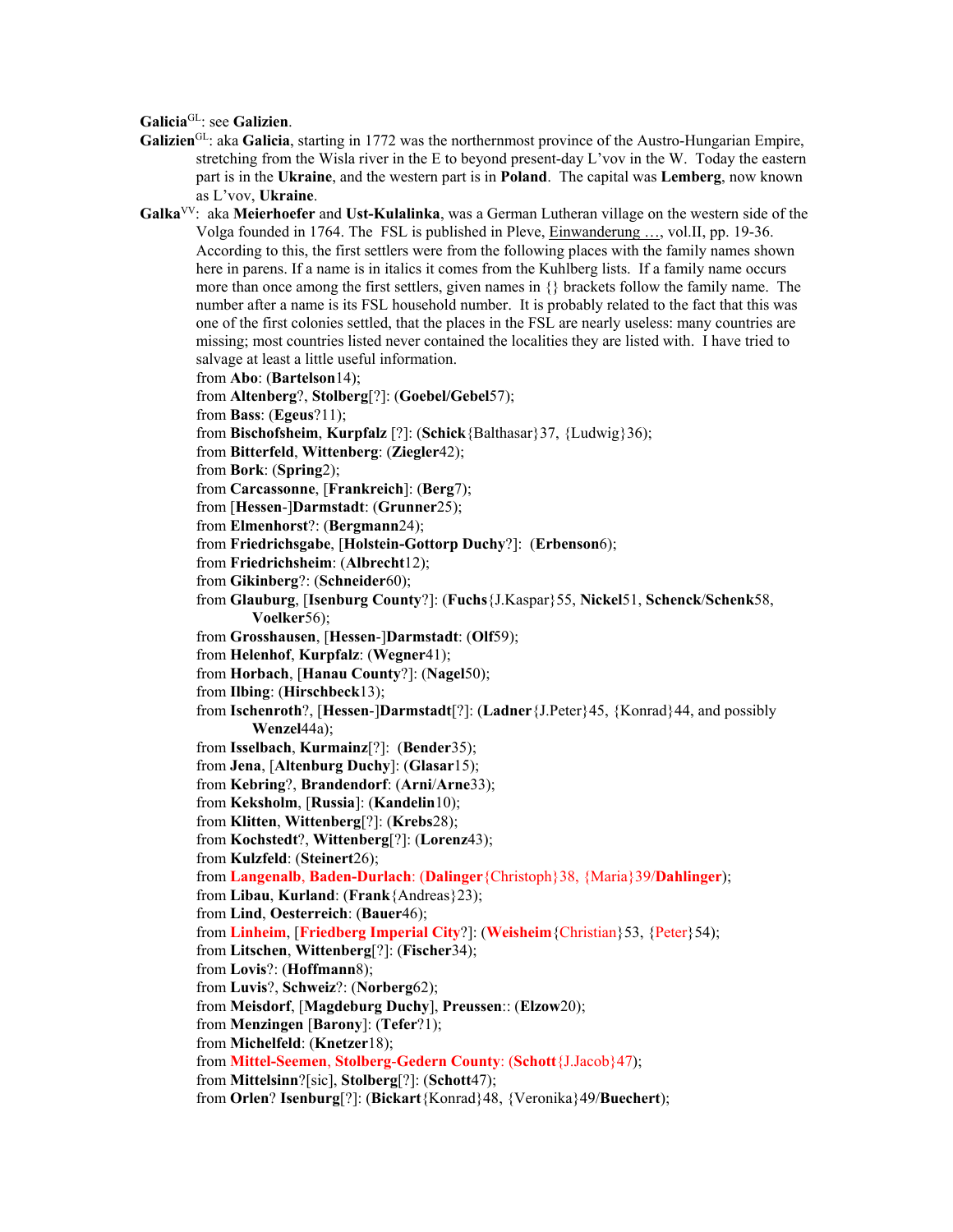from **Otzberg**, **Wittenberg**[?]: (**Schmidt**{Kaspar}31, {Michael}32, {Nikolaus}30); from **Pappenheim** [**Barony**]: (**Wuensch**/**Wunsch**5); from **Petersburg**: (**Hirsch**21); from **Rastatt**, [**Baden-Baden Margraviate**]: (**Frank**{J.Wilhelm}3); from **Riga**, **Livland**: (**Hahn**61); from **Schlech**?, **Preussen**: (**Malm**63); from **Schwellbrunn**?, **Oesterreich**: (**Denner**/**Diener**/**Tiner**27); from **Setzingen**, [**Ulm Imperial City**]: (**Holstein**16); from **Steinbach**, **Hangenloch**?: (**Schanzenbach**64); from **Steinberg**: (**Fuchs**{Katharine}52); from **Tarttila**: (**Gelwer**?/**Gelwer**19); from **Viersen**, **Baden**-**Durlach**[?]: (**Waltz**?/**Waltz**40); from **Werse**, [**Muenster Bishopric**]: (**Beichel**17); from **Westerhilden**?: (**Fried**9); from **Westlanger**, **Baden**-**Durlach**: (**Klaus**/**Kloss**29); from **Windesheim**, **Mittelpfalz**: (**Baum**22); from **Zeilsheim**, [**Kurmainz**]: (**Ott**/**Otto**4). **Gall**{A.Marg.}: born in **Ellwangen** and widow of {J.Friedrich} married **Hoedl**{Stephan} 30 Apr 1766 in

- **Woehrd** (**Mai&Marquardt**#784). Not found in any later source.
- **Gall** FN: also see **Gaal** and **Hall**.
- **Galler/Goller/Haller**?<sup>FN</sup>{Johannes}: said by the **Leichtling** FSL to be from<sup>UC</sup> **Seligenstadt** (no locality mentioned). He married in **Buedingen** 9 March1766 **Mahler**{Margaretha}, no origin given for either; other sources give his family name as **Goller** (**Mai&Marquardt**#394 and **KS**144 & 131).
- **Gallinger**<sup>FN</sup>: said by the **Hildman** FSL to be from<sup>UC</sup> **Heiligenstadt**. For 1798 see: {Konrad} (**Ma1798**:Kl43, Lg30) and {Johannes} (Hd27).
- **Gallinger**FN: also see **Hellinger**.
- **Gallowa/Galloy/Galufa**FN{Pierre}: was baptized on 17 August 1739 in **Neu-Isenburg**, [**Isenburg**-**Birstein County**]. This **Galloy** man married in **Buedingen** 7 April 1766 **Wester**(A.Eliesabeth) both of them from **Neu-Ysenburg** (**Mai&Marquardt**#489). For more detail go to http://cvgs.cuportland.edu/origins/g/gallowa\_moor.cfm. **KS**129 spells it **Neu-Isenburg** saying it was near **Offenbach** (now in **Hesse**). The **Moor** FSL (#30) says he was from<sup>UC</sup> **Isenburg** (no locality mentioned) . In 1798 the family name was given as **Galufa** and the wife's maiden name was given as **Weiss** (**Mai1798**:Mo53).
- **Galloy**FN: see **Gallowa**.
- **Galufa**FN: see **Gallowa**.
- **Gambach/Kalmbach**<sup>FN</sup>{Karl}: from<sup>UC</sup> **Rodenbergen** he married **Steinbach**{Anna} 9 April 1766 in **Buedingen** (**Mai&Marquardt**#502). **KS**129 said **Rodenberg** was in the **Dillkreis** (now in **Hesse**). The **Moor** FSL (#52) said he was from<sup>UC</sup> **Isenburg** (no locality mentioned). The family name was spelled **Kalmbach** in 1798 (**Mai1798**:Mv1783).

**Gambier**: see **Gampier**.

- Gammerstrath/Hammertrab<sup>{J</sup>Osua}: Danish records say this man left<sup>UC</sup> Staffort, Oberamt Karlsruhe, **Baden- Durlach Margraviate** arriving at **Flensburg, Schleswig Royal Duchy** in July 1761 as a farm hand for **Eichner**{Christoph}; {Josua} lived at #2 "Basballas Hof" in Colony F8 "Christiansheide", **Flensburg Amt**: he and **Gruenemeyer**[Margarethe} are recorded as joint owners there. He was permitted to leave in Oct. 1764 and is recorded in the **Beideck** 1775 census #22 (**EEE** p. 412, for more see that).
- **Gampier**{J.Philipp}: his widow {Sabine} married **Pre**{Francois} 13 March 1766 in **Buedingen** {**Mai&Marquardt**#421). I did not identify her in any published FSL.

## **Gamet**FN: said by the1798 **Koehler** census to be the maiden name of frau **Schneider** (**Mai1798**:Kl87).

- **Gammel**FN: said by the **Bangert** FSL to be fromUC **Kleeberg**, **Wetterau**, **Darmstadt**. May have been spelled **Hammel** in 1798 (**Mai1798**:Bg10?).
- **Gammelsbach**, **Erbach County** (now in **Baden-Wuerttemberg**): is 14 km S of **Erbach-im-Oldenwald** and 3 km S of **Beerfelden**. Proven as the birthplace of **Gutherich**{J.Christian}.

**Gammerikh/Hammerich**?FN: said by the **Preuss** FSL to be from<sup>UC</sup> **Ersrach**(?), **Kur Trier.** This might be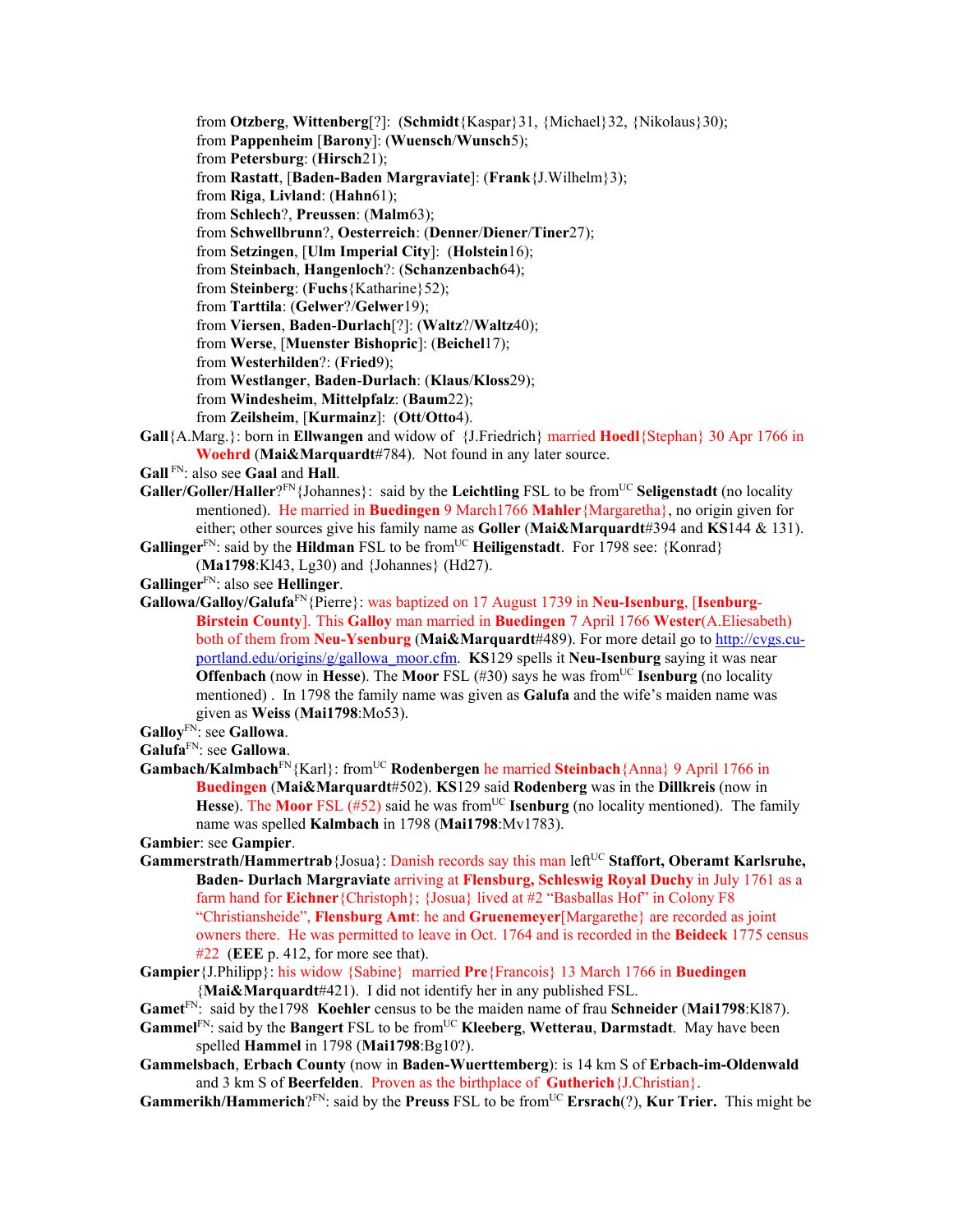a corrupted spelling of **Hettrich**.

- **Gammerstrath**{Joseph}: **Lang** proved he was born about 1737 in **Staffort**, **Kurpfalz**, north of **Karlsruhe** (today in **Baden-Wuerttemberg**), and that he immigrated to **Denmark** (now **Schleswig-Holstein**) where he first settled in the colony of Christiansheide on 7 December 1761 on the farmstead of Bärens Hof, moving on 31 October 1762 to the farmstead of Basballes Hof. Later he immigrated, and evidently was among the first settlers in **Beideck** on the **Volga**. He married **Zwecker**{M.Margaretha} the widow of **Gruenemeier**{J.Matthias} either just before or just after arrival in **Russia**. Either way he is one of **Beideck**'s First Settlers. {Joseph} is listed as **Kammerstrahl**{Joseph}, a widower in the 1798 census (**Mai1798**:Bd36). For more detail go to both http://cvgs.cu-portland.edu/origins/g/gammerstrath\_beideck.cfm and to http://cvgs.cuportland.edu/origins/g/gruenemeier\_beideck.cfm.
- **Gamolka**?FN: see **Hamalka**.
- **Gampier**{Sabine}: the widow of {J.Philip} married **Pre**{Francois} in **Buedingen** 13 March 1766 (**Mai&Marquardt**#421). Not found in any later source.
- $\mathbf{Gan}/\mathbf{Hahn}^{\text{FN}}$ : said by the **Leichtling** FSL to be from<sup>UC</sup> **Alzey** (no locality mentioned).
- **Gandiberg**?, **Kurpfalz**: an unidentified place said by the **Schaefer** FSL to be home<sup>UC</sup> to the **Nicolaus**{Johann} family.
- **Ganerbschaft**: in geo-political terms a Ganersbschaft was a country or other political entity, owned and operated something like a modern corporation, with several to many people, and/or political and/or religious entities owning shares. See **Staden**.
- **Ganerin**?<sup>GL</sup>: an unidentified place said by the **Paulskaya** FSL to be home<sup>UC</sup> to a **Dorn** family and possibly a **Kraft** family. Kuhlberg said this was in **Darmstadt**.
- **Gangerschild**GL: see **Gaterschlein**.
- **Gangnus** {Gustav}: Danish records say he was a Lutheran son of {Hans Georg} who left<sup>UC</sup> **Kanton Greichau/Kraichgau), Barony of the Baron von Gemmingen, Schwaebischer Ritterkreis** arriving at **Fridericia, Juetland Royal Province** in June 1760; in Feb 1764 he and his wife were in Colony J4 "Friderichsdall", **Silkeborg Amt**, last recorded in **Denmark** in Jan. 1765. They immigrated to **Russia** arriving at **Kronstadt** near **St. Petersburg** in May 1766, signing in Aug at **Oranienbaum** a pledge to settle in **Hirschenhof** colony in **Latvia** (**EEE** p.412, for more see that).
- Gangnus {Hans Georg/Juergen}: Danish records say he was a Lutheran who left<sup>UC</sup> **Kanton Greichau/Kraichgau), Barony of the Baron von Gemmingen, Schwaebischer Ritterkreis** arriving at **Fridericia, Juetland Royal Province** in June 1760; in Dec 1760 he, his wife and 7 offspring were in Colony J4 "Friderichsdall", **Silkeborg Amt**, last recorded in **Denmark** in Jan. 1765. They immigrated to **Russia,** the widow, {Anna Margaretha}, arriving at **Kronstadt** near **St. Petersburg** in May 1766, signing in Aug. in **Oranienbaum** a pledge to settle in **Hirschenhof**  colony in **Latvia** (**EEE** pp.412-413, for more see that).

- **Ganje**FN: see **Gnang**.
- **Gann**FN: see **Hein**.
- **Gans**FN: according to a **Luebeck** ML this woman married a **Baumbach** man in 1766
	- (**Mai&Marquardt**#140, **KS**120). This may be the couple that was in **Belowescher Kolonien** by 1767.
- Gans/Ganz<sup>FN</sup>{Conrad}:Danish records say he left<sup>UC</sup> the **Hessen-Darmstadt Landgraviate** arriving at **Schleswig city, Schleswig Royal Duchy** in June 1761; with wife and child he lived first at #22 "Bauers Stelle" in Colony G15 "Sophienhamm", **Gottorf Amt**, and later at #26 "Juels Hof" in Colony G9 "Christiansholm", same Amt, allowed to leave in May 1763, they immigrated to **Russia** (**EEE** p.413, for more see that). Said by the **Shcherbakovka** FSL  $\#10$  to be from<sup>UC</sup> **Brandis**. In 1788 and 1798 spelled **Gantz** and **Ganz** (**Mai1798**:Mv2770,Ml20, Sv20, 21 and 34).

**Gansch**FN: see **Hinsch**.

- **Ganser**<sup>FN</sup>{J.Jacpb}: said by the **Laub** FSL #16 to be from<sup>UC</sup> **Colmar**, **Elsass**. In 1798 the wife's maiden name was given as **Vogt** (**Mai1798**:Lb54).
- **Ganser/Gantzen/Bantzen**{Heinrich & Vel Mayt}: their son was baptized in **Luebeck** 10 Oct 1765

**Ganish**FN: also see **Hanisch**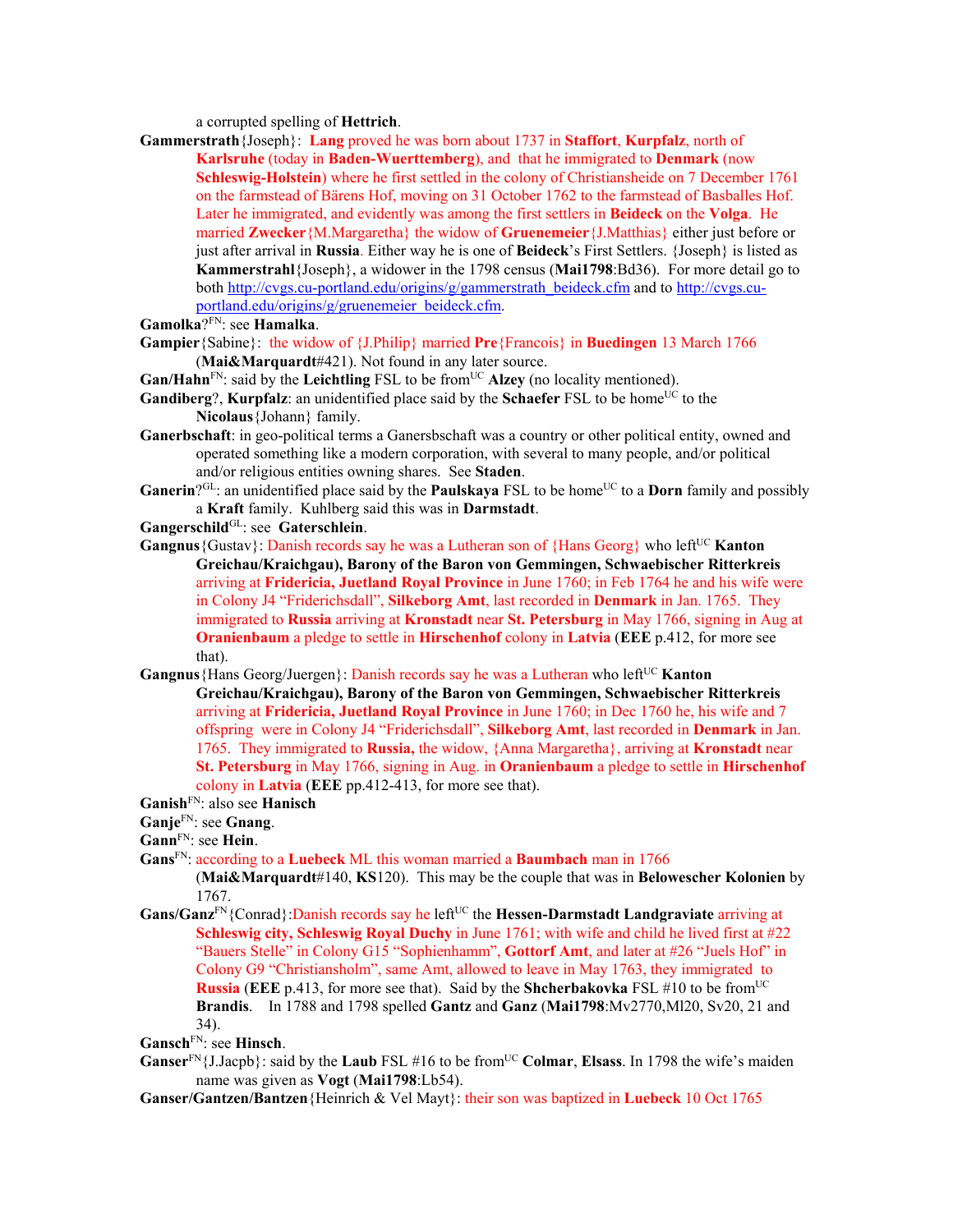(**Mai&Marquardt**#1344). Found in no later source.

- Ganshorn/Ganzhorn<sup>FN</sup>: said by the Anton FSL to be from<sup>UC</sup> Heidelberg Oberamt, Kurpfalz. In 1798 it was spelled both **Ganshorn** (**Mai1798**:Bd70) and **Ganzhorn** with the maiden name of the wife given as **Jorter** (An20).
- Ganter<sup>?GL</sup>: an unidentified place said by the **Neidermonjou** FSL to be home<sup>UC</sup> to a Genzel? family.
- Gantz<sup>FN</sup>: may be the maiden name of a woman from<sup>UC</sup> Koeln who first married a Weber and then a Diehl; see **Mariental** FSL household 28 and **Mai1798**:Mt42.

**Gantz**FN: also see **Gans** and **Hansel**.

**Ganvaka**FN: said by the1798 **Brabander** census to the maiden name of frau **Schmidt**{J.Adam}.

**Ganz**FN: said by the **Koehler** FSL to be the maiden name of frau **Lechner**.

**Ganz**FN: also see **Gans** and **Hanses**.

**Ganzer**FN: see **Quenzer**.

**Ganzheimer**FN: see **Hunzheimer**.

**Ganzhorn**FN: see **Ganshorn**.

- **Ganzwich**<sup>FN</sup>: said by the **Brabander** FSL to be from<sup>UC</sup> **Muenster**, **Kurmainz**. I could not find this family in the 1798 Volga censuses.
- **Gapel**FN: not found in an FSL but was in the 1775 **Grimm** census #138. Spelled **Happel** in 1798 (**Mai1798**:Gm104).
- **Gar**FN: see v, **Gorr**, **Haar**, **Horn** and **Nor**.

**Gar**FN: see **Georg**.

- **Gardheim/Hardheim**(?)GL, **Wuerzburg**: an unidentified place said by the **Volmer** FSL to be home to a **Akhtshteter/Hochstetter**? family. I don't see any Hardheim in Bavaria; there are a **Gadheim** 4 miles NNE and a **Gaedheim** 23 miles NE of **Wuerzburg**.
- **Gareis/Goreis**FN{Joseph}: In 1766 he was listed as a **Gareis** from **Boehmen**, his wife as **Wagner**(A.Maria) and her **Wagner** brother (Johann} was part of the household (**Kulberg**4121). Per the **Koehler** FSL (#6) he was from<sup>UC</sup> **Eger**, **Oesterreich**, his frau's maiden name was **Bernhardt**{A.Maria}, and his brother-in-law, **Wagner**{Johannes}, was living in the household. The family name was spelled both Gareis (**Mai1798**:Kl63) and **Goreis** (**Mai1798**:Kl36) in 1798.
- **Gareis**FN{Matthias}: **KS**129 says he and his wife, [the widow] **Wagner**{A.Maria} left for **Leichtling** in 1766. It would seem that {Joseph} and {Matthias} are the same man. . In 1798 her name was given as **Wagner**(A.Maria) (**KS**:Kl 63).
- **Garmer**<sup>GL</sup>, **Kurmainz**: an unidentified locality said by the **Leichtling** FSL to be home<sup>UC</sup> to a **Sager** family.
- Garmitsas?<sup>GL</sup>: an unidentified place said to have been home<sup>UC</sup> to the Graefenstein family (Lk3), possible early settlers in **Zuerich**.

**Garnier**{Pierre}: arrived in Russia with pregnant wife and daughter age 5 before 7 Jan 1765

(**Fond 283, file 42**, pp. 1, 3, 5, 11). I did not find any later reference to this family. Garnisch?<sup>FN</sup>: said by the **Warenburg** FSL to be from<sup>UC</sup> Annaberg, [Kur-]Sachsen. They must have died before the 1798 Volga censuses.

**Gart/Gaert**FN: **Bonner** proved that this woman who married the **Schaefer** man who settled in **Balzer** was from **Huettengesas**.

- Garz<sup>FN</sup>: said by the Warenburg FSL to be from<sup>UC</sup> Aken, Anhalt-Koethen [Principality]. I could not find this man in **Mai1798**.
- **Gass**{J.Kaspar}: KS129 says he left **Meiches** near **Lauterbach** (now in **Hesse**). I did not find him in any published FSL or in **Mai1798**.
- Gassmann<sup>FN</sup>: said by the Mariental FSL to be from<sup>UC</sup> Weissenburg, Frankreich.
- **Gassner**FN: said by the **Koehler** FSL to be the maiden name of a frau **Mensing**.
- **Gast**{Gottfried+wife+4 kids}: **Kulberg**70 said they came from<sup>UC</sup> **Koenitz**. Not found in **T** or in any published FSL.

**Gasteheim**<sup>GL</sup>: an unidentified place said by the **Paulskaya** FSL to be home<sup>UC</sup> to a **Wolter** family.

**Gat**?: said by the **Seelmann** FSL to be home<sup>UC</sup> to a **Hemmel** family. Kuhlberg said this was in **Boehmen**; if so it might today be in Croatia 42 km S of Pecs, **Hungary**.

Gateau<sup>FN</sup>: said by the **Katharinenstadt** FSL to be from<sup>UC</sup> Serser(?). For 1798 see Mai1798:Lz27. **Gateau**{Margaretha}; wife of **Regner**{Anton} said to be from **Zug** (**Mai1798**:Lz27).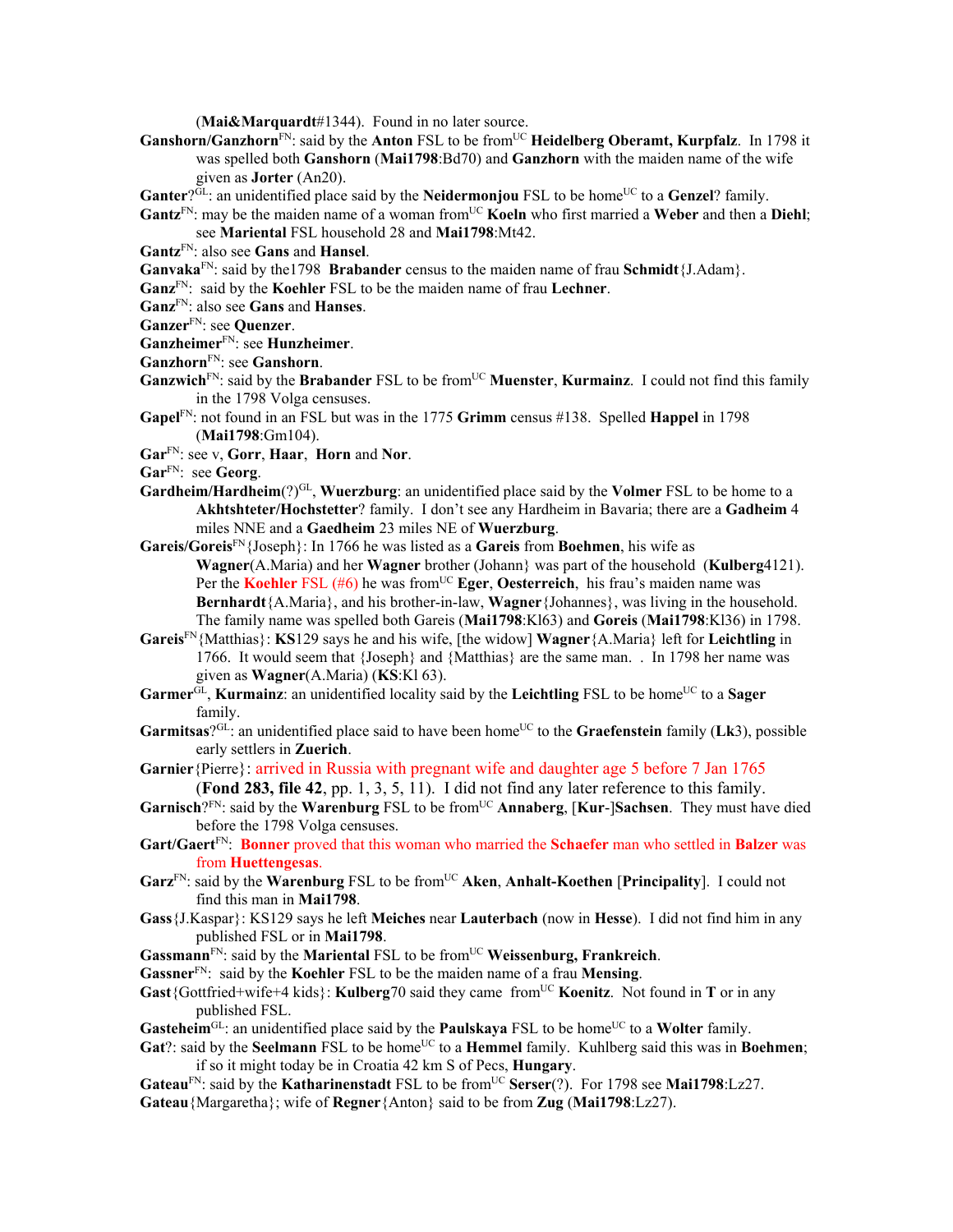- **Gaterschlein**?, [**Schleswig-**]**Holstein** [**Royal Duchy**]: said by the **Warenburg** FSL to be home<sup>UC</sup> to **Meier{**J.Augustus}. This probably was **Gangerschild** 20 km NE of **Schleswig** city and 25 km SW of **Flensburg**.
- **Gath**?FN: said by the **Bangert** FSL to be fromUC **Philippstein**, **Nassau-Weilburg**. In 1798 spelled **Gatt** or **Hatt** (**Mai1798**:Bg19).

**Gathoff**FN: see **Gatthof**.

- **Gatscha**?<sup>GL</sup>: an unidentified place said by the **Ober-Monjou** FSL to be home<sup>UC</sup> to a **Fuchs**/**Funk**family and possibly to their **Duchscherer**/**Tuchscherer** step-children. There is a Gatschach, Austria 75 miles SSE of **Salzburg** city.
- **Gatsheim**<sup>GL</sup>, Erbach County: said by the Walter FSL to be home<sup>UC</sup> to a Missler family. The Walter **research Group** has suggested this place is **Hattersheim-am-Main**, but I suspect that **Hattersheim** at the time was controlled by the Imperial City of **Frankfurt** and not by **Erbach County** … There was a **Gadernheim** in **Erbach County**, some 11 miles WNW of **Erbach** city. **Gatt**FN: see **Gath**.
- 
- **Gatthof/Gathoff**FN{A.Maria}: on 14 March 1766 she married **Sanyer**{Andreas} in **Buedingen**  (**Mai&Marquardt**#428). Not found in **Kuhlberg**. By 14 May 1767 this **Singer-Gatthof** couple with their 3-month old daughter had settled in **Leichtling**, he said to be from **Neustadt**  (**Leichtling** FSL #21). In 1798 {Maria} was gone and **Saenger** with a new wife and several children was still in **Leichtling** (**Mai1798**:Lg22).
- **Gathoff**{Susanna}: married **Scheffer**{Johannes} in **Buedingen** 14 March 1766 (**Mai&Marquardt**#427). . Not found otherwise.
- Gattinger<sup>FN</sup>: said by the **Katharinenstadt** FSL to be from<sup>UC</sup> Zuerich, Schweiz.

Gattung<sup>VV</sup>: another name for **Zug**<sup>VV</sup>.

Gau<sup>GL</sup>: an unidentified place said by the **Katharinenstadt** FSL to be home<sup>UC</sup> to a **Mueller** family.

**Gau Angelloch**GL**, Bammental Amt, Baden**: is some 3 miles ESE of **Bammental, Baden-**

- **Wuerttemberg**, and was home to a **Klingmann** family that settled in **Gueldendorf, Odessa**. **Gaub/Gaubb**FN: filed with **Gaup**.
- **Gauch**FN: see **Bakus** of **Neudorf**.
- **Gauersheim**GL, **Kurpfalz**: is 13 miles WNW of **Worms** city, and was said by the **Keller** FSL to be home<sup>UC</sup> to a **Thomas** {Heinrich} family.
- **Gauersmann**<sup>FN</sup>: said by the **Dehler** FSL to be from<sup>UC</sup> **Wirges**, [**Kur-**]Trier. I could not find this family in the 1798 Volga censuses.
- **Gauerstadt, Bamberg [Bishopric**]: an unidentified place said by the **Seelmann** FSL to be home<sup>UC</sup> to a **Schaefer** family.
- **Gauger/Gauser/Gauzer/Kaucher/Kaucker**FN{Eberhard}: fromUC **Baden-Durlach Margraviate** arrived at **Flensburg, Schleswig Royal Duchy** in June 1762. With wife {Eva} and 3 chiodren he last reregistered in **Denmark** in April 1765 (**EEE** p.648). By June 1765 they had settled in **Reinwald** FSL #26 which said he was fromUC **Stein**, [**Baden**-]**Durlach** [**Margraviate**]. Spelled **Gauser** and **Gauzer** in 1798 (**Mai1798**:Rw9, 19, 23, 25).
- **Gau Heppenheim**GL: see **Heppenheim.**
- **Gaul**FN: said by the **Kukkus** FSL to be fromUC **Albig, Kurpfalz**.
- **Gaul**{Conrad}: from<sup>UC</sup> **Pfalz**, with wife {Anna} and 2 children, arrived in **Russia** 8 Aug. 1766 (**Kulberg3580**). Not found in T or in any published FSL.
- **Gaul**FN: see also **Haun**.

**Gauna**GL: see **Haun** 

- **Gaup/Gaub**FN{J.Friederich, son of J.Jakob}: **Dorothy Brandner**, **KS**672 and 274, the 1816 **Glueckstal**  census, and the **GCRA** all concur that he was born 31 Oct 1797 in **Markgroeningen**, **Ludwigsburg** [**Amt**], **Wuerttemberg (FHL**1056750-1 & 550796). See the **GCRA** book for more details. He married **Wittich**{K.Margareta} who had been born about 1799 in **Neustatz (Peterwardein), Bataschka, Hungary** (**Glueckstal** Death Records 1859 in **FHL** 1884093/2 Also spelled **Gaupp**.
- **Gaub**{J.Jakob, father of J.Fiederich}: **Dorothy Brandner** reports that he was born on 17 Sep 1776 in **Buetelsbach**, **Wuerttemberg** (**FHL** 1956750 and 1956751).
- **Gaupp**FN: see **Gaup**.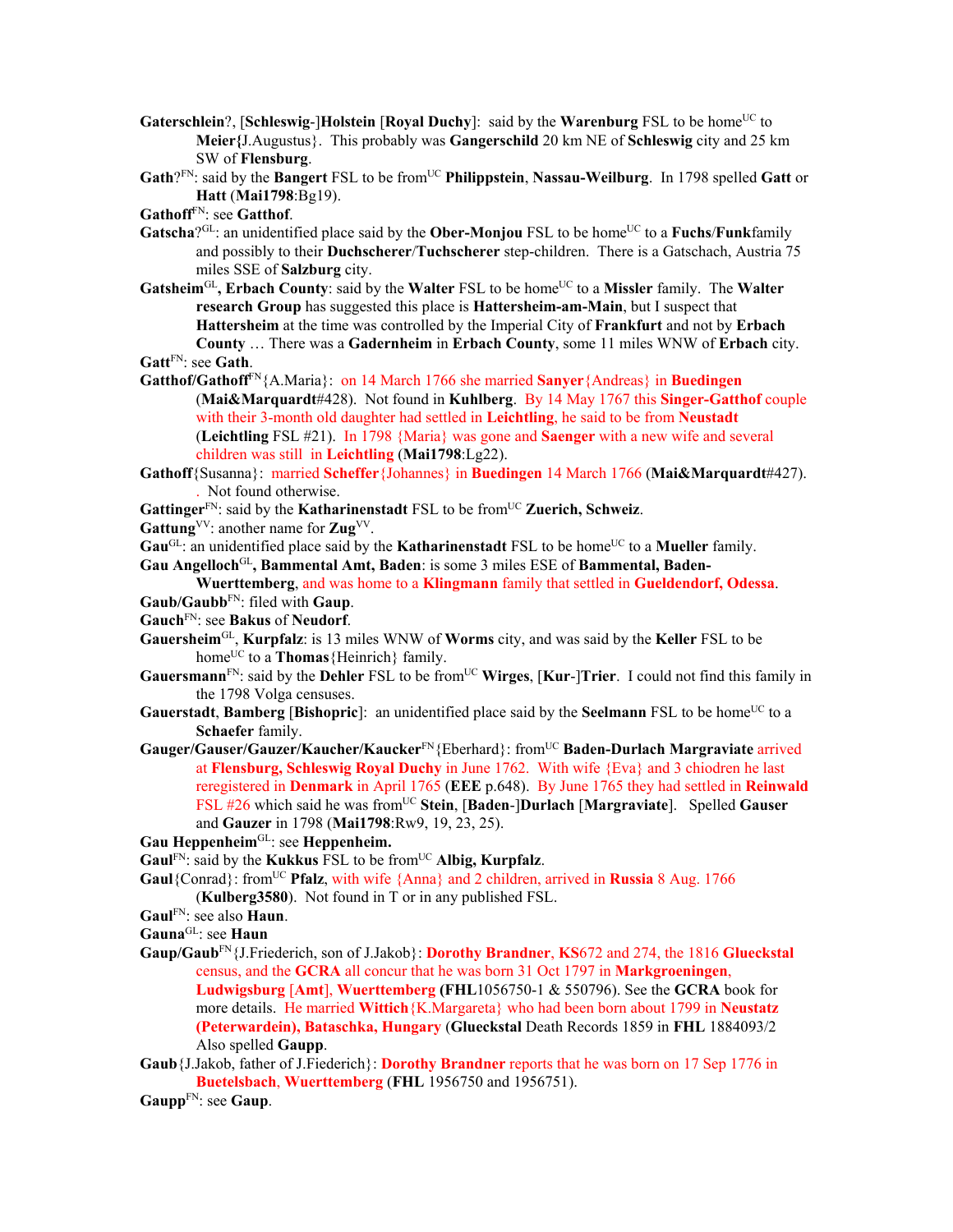- **Gaurer**?FN: said by the **Lauwe** FSL to be from<sup>UC</sup> **Willmandingen**, **Wuerttemberg**. It may be that in 1798 frau **Kleim**, nee **Grasmueck**, was the remarried widow of Herr Gaurer (**Mai1798**:Lw20).
- Gauri<sup>FN</sup>: said by the **Norka** FSL to be from<sup>UC</sup> **Isenburg** (no locality mentioned). Later may have been spelled **Sauer** (**Mai1798**:Nr91).
- Gauri<sup>FN</sup>: said by the **Norka** FSL to be from<sup>UC</sup> **Zweibruecken** (no locality mentioned). I cannot find this family in the index to the 1798 censuses.

**Gaurshtein/Hauerstein**<sup>FN</sup>{Michael}: said by the **Stahl-am-Karaman** FSL (#9) to be from<sup>UC</sup> Ansbach.

- **Gaus**FN: said by the **Kano** FSL to be step-daughters in the **Leichner** household; Kuhlberg gave their origin<sup>UC</sup> as  $[Anhalt-]Dessau$   $[Principality]$ . I could not find these younger women in the 1798 Volga censuses, but frau **Lichtner** is there with her maiden (sic married widowed name) as **Gaus** (**Mai1798**:Kn18).
- Gaus<sup>FN</sup>: said by the **Neidermonjou** FSL to be from<sup>UC</sup> **Olzfeld**? with a **Tell** stepdaughter in the household. I could not find either family in the 1798 censuses.
- **Gaus**FN: also see **Kaust**.
- **Gauser**FN: see **Gauger**.
- **Gauss:** interfiled with **Kraus**.
- **Gaustadt**GL, [**Bamberg Bishopric**]: is some 1.5 miles W of **Bamberg** city, and said by a **Woehrd** ML to home<sup>UC</sup> to a **Distler** woman who in 1766 married a **Huck** man; by 1767 this couple was in **Brabander** (**Mai&Marquardt**#776). **KS**:136 said **Gaustadt** was near **Bamberg**.
- **Gautier**<sup>FN</sup>: said by the **Franzosen** FSL to be from<sup>UC</sup> **Avene**?, **Frankreich** with a wife whose maiden name was **Floro**. I could not find either family name in the 1798 Volga censuses.
- **Gauzen**<sup>FN</sup>{Konrad}: said by the first transcription of the **Stahl-am-Karaman** FSL (#26) to be from<sup>UC</sup> **Lauterbach**.
- **Gauzer** FN: see **Gauger**.
- **Gays**{Heinrich}: **KS**129 says he was from **Grebenhain** near **Lauterbach** (now in **Hesse**) and left secretly with his wife. I did not find them in any published FSL or in **Mai1798**.
- **GCRA**: for details contact the Glueckstal Colonies Research Association, 611 Esplanade, Redondo Beach, CA 90277-4130, e-mail address: GCRA31@aol.com. Web site at http://www.glueckstal.org/. You may be interested in purchasing from AHSGR the book The Glueckstalers of New Russia and North America: A Collection of History, Genealogy and Folklore with CD to which the entries in this GO index refer. Families are arranged alphabetically in this book/CD.

**Gdansk**GL is Polish for **Danzig.**

- Gebauer<sup>FN</sup>: said by the **Neidermonjou** FSL to be from<sup>UC</sup> **Endorf**. For 1798 see Mai1798: Mv1903.
- **Gebauer** {Johannes}: said by Recruiter Beauregard's list to have been from<sup>UC</sup> **Born** (Lk101). I could not find this couple or any obvious descendants in **Mai1798**. (**Lk**68).
- **Gebel**{Liebs+w}: **Kulberg**130 said they were Reformed from<sup>UC</sup> **Braunfels** (no locality identified). Not found in **T** or in any published FSL.
- **Gebel<sup>FN</sup>: a Luebeck** ML says this woman from<sup>UC</sup> **Hessen-Darmstadt** in 1766 married a **Schleuning** man; by 1767 this couple was in **Norka** (**Mai&Marquardt**#256).
- **Gebel**FN: also see **Goebel**.
- **Gebersdorf** GL, [**Hessen-Kassel Landgraviate**]: is 13.5 miles N of **Alsfeld** city, and was said by the **Neidermonjou** FSL to be home<sup>UC</sup> to a **Schmidt**{Kaspar} family. Kuhlberg said this was in **Hessen**. There were at least 11 other Gebersdorf in the Germanies.
- **Gebhard**FN: listed by the 1816 **Glueckstal** census (**KS**:672, 274) with no origin, but origin in **Heilbronn**, **Heilbronn** [**Amt**], **Wuerttemberg** proved by the **GCRA** using **FHL** 1,055,540; see their book for detail.
- **Gebhard**<sup>FN</sup>: said by the **Herzog** FSL to be from<sup>UC</sup> **Neuburg**, [**Kur-**]Bayern.
- **Gebhard** {Jakob}: **KS**129 says he went to<sup>UC</sup> **Huck**. I did not find him in any published FSL or in **Mai1798**.
- Gebhard<sup>FN</sup>: said by the Keller FSL to be from<sup>UC</sup> Oftersheim?, Kurmainz. I could not find this family in the 1798 Volga censuses.
- **Gebhart**{Maria}: married **Stichler**{Daniel} 9 April 1766 in **Rosslau** (**Mai&Marquardt**#927 and **KS**159). **KS**129 said the year was 1765.
- **Gebhardt**FN: this family name was found recorded in **Schotten** parish records for many generations prior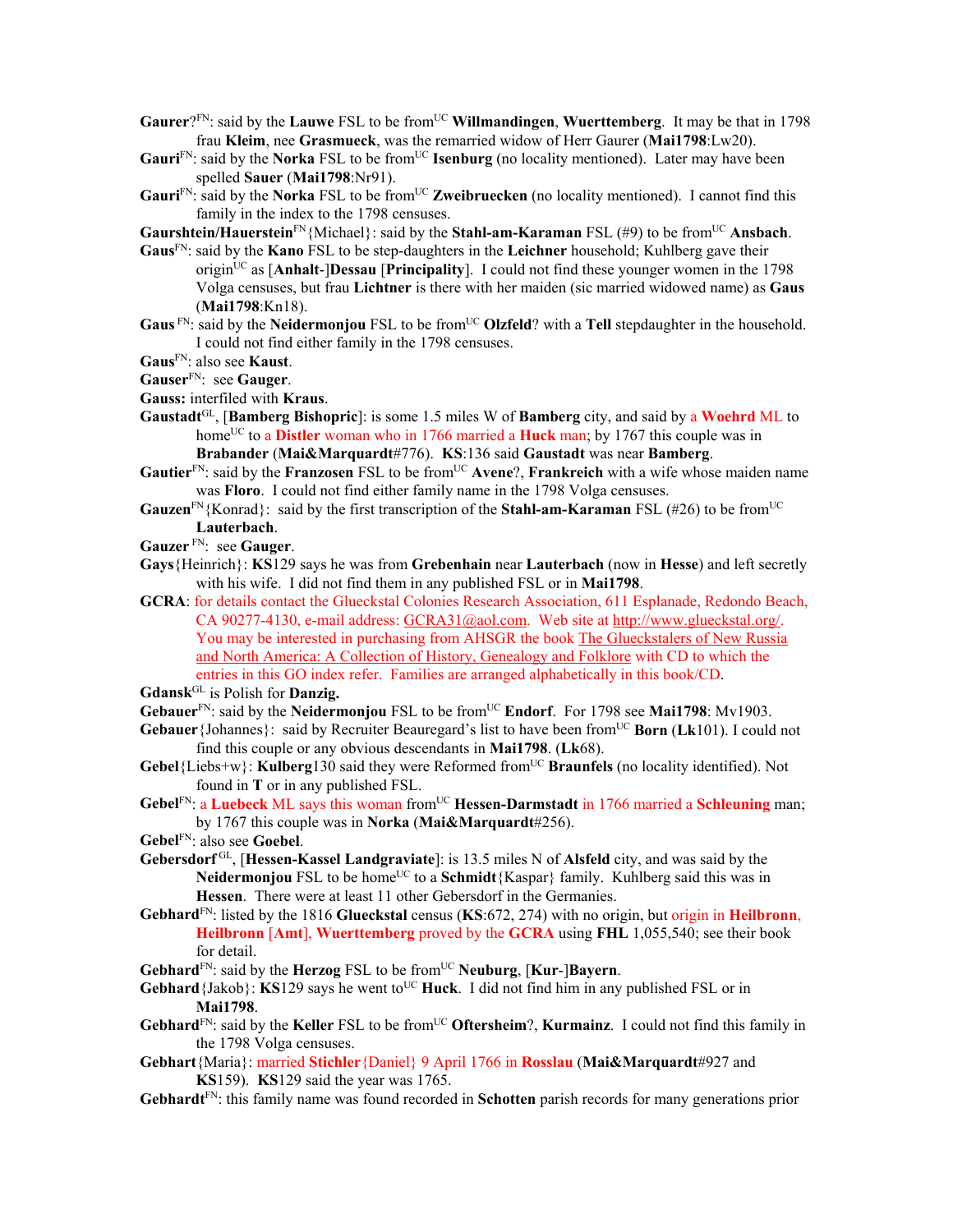to 1767; see **Flegel** trip.

- **Gebir**: this **Rossbach** man's wife was godmother at the 14 April 1766 **Friedberg** baptism of the daughter of **Stressner**{J.Philipp} (**Mai&Marquardt**#1363). No later record was found for them.
- **Gebler**FN: said by the **Kano** FSL to be fromUC **Muenchhausen**. I could not find this family in the 1798 Volga censuses.
- **Gebwing?, Wuerzburg [Bishopric]:** an unidentified place said by the **Seelmann** FSL to be home<sup>UC</sup> to a **Klein** family.

**Geckel**FN: see **Hegel**.

**Geckenheimer**GL: arrived in **Glueckstal** in 1817 and origin was proved in **Hagsfeld**, **Karlsruhe** [**Amt**], **Baden** by the **GCRA** using **FHL** 1,189,443. Also spelled **Goeckenheimer**. See the GCRA book for detail.

**Gecker**FN: see **Geker**.

- **Gedde**FN: according to the **Norka** FSL this orphaned son of Heinrich Gedde was living in the Breitenstein household. I could not find him in **Mai1798**.
- **Gedde**FN: also see **Gitte** or **Hede**.
- **Geddelsbach**GL**, Loewenstein**: is some 12 miles E of Heilbronn city, and said by the **Bauer** FSL to be home<sup>UC</sup> to a **Fertig** family.
- **Geddernheim**GL**, Kurmainz**: an unidentified place said by the **Preuss** FSL to be home to a **Dipener**? family. There is a **Gundersheim, Rhineland-Palatinate**, some 21 miles S of **Mainz**.
- **Gedek**?FN: said by the **Orlovskaya** FSL to be the maiden name of frau **Schuster** (**Mai1798**:Or2). Also spelled **Hedicke**.
- **Gedeke**<sup>FN:</sup> said by the **Kano** FSL to be from<sup>UC</sup> **Wien**. I could not find this family in the 1798 Volga censuses.
- **Gedern**GL, **Stolberg**[-**Gedern**]: this city was acquired by the Stolberg-Wernigerode Counts in 1535 and in 1677 became the capital of the new country of **Stolberg-Gedern County**, later Duchy and Principality. It now lies in **Hessen** some 10 miles NNE of **Buedingen** city.
- **Gedrich**?FN: go to **Hedrich**.
- **Geer** FN: see **Geier.**
- **Geeren**{Regina}: **KS**:118 said she married an **Amheiser** man in 1794 in **Neu-Saratowka**.
- **Geewald/Gerwald/Herrwald/Herwald**FN{Gottlieb}: Dr. **Waeschke** says **Anhalt** archival records say that he left for Russia from **Woerlitz** (**Mai&Marquardt**#1069). **KS**129 says **Woerlitz** was near Dessau (in Saxony today). The **Boaro** FSL (#30) said this **Gerward** man was from<sup>UC</sup> **Dessau** (no locality mentioned). Later the name was spelled (references to **Mai1798**) : **Herrwald** in 1776, 1784 and 1798 (Mv287, Mv305 and Pl38) as well as **Herwald** in 1798 (Ka125).
- **Gegd**FN: see **Hecht**.
- **Geger**FN: see **Jaeger**.
- **Gegin**FN: see **Login**.
- **Geglain**: see **Heglein**?{Michael} of **Luzern**.
- **Geher**FN: see **Jaeger**.
- **Gehlinger**FN: see **Hellinger** and **Gellinger.**
- **Gehlweiler**GL, [Kurpflaz]: is some 36 miles WSW of **Mainz** city and some 6 miles N of **Kirin, Rhineland-Palatinate**, and said by the **Buedingen** ML to be home<sup>UC</sup> to a **Paul** woman who married in 1766 a **Wolff** man; by 1767 the couple was in **Kraft** (**Mai&Marquardt**#682). Also said by the **Buedingen** ML to be home<sup>UC</sup> to a **Paul** woman who in 1766 married a **Soether** man; by 1767 this couple was in **Norka** (**Mai&Marquardt**#681).
- **Gehre/Gere/Geier**FN{Andreas/August}: Dr. **Waeschke** found **Anhalt-Dessau** archival sources which said this **Anhalt-Bernburg** Regiment soldier from **Quellendorf** left for **Russia** with his wife and son (**Mai&Marquardt**#1968 and **KS**129). The **Boisroux** FSL (#34) has them as a **Gere**? Family and her given name {Anna}. In 1783 and 1798 they are listed as **Geier** folk and her maiden name as **Gimmer**{A.E.Eva} (**Mai1798**:Mv301 and Hm15).
- **Gehring**?FN: also see **Goehring** and **Hering**.
- **Gehrling**FN: see **Gerlinger**.
- **Geibel**FN: listed by both the 1816 **Kassel** census (#46) and **KS**:275 without origin. Using **FHL**#193,085-6, the **GCRA** proved origin in **Nussdorf**, **Landau** [**Amt**], **Rheinpfalz**. See their book for more.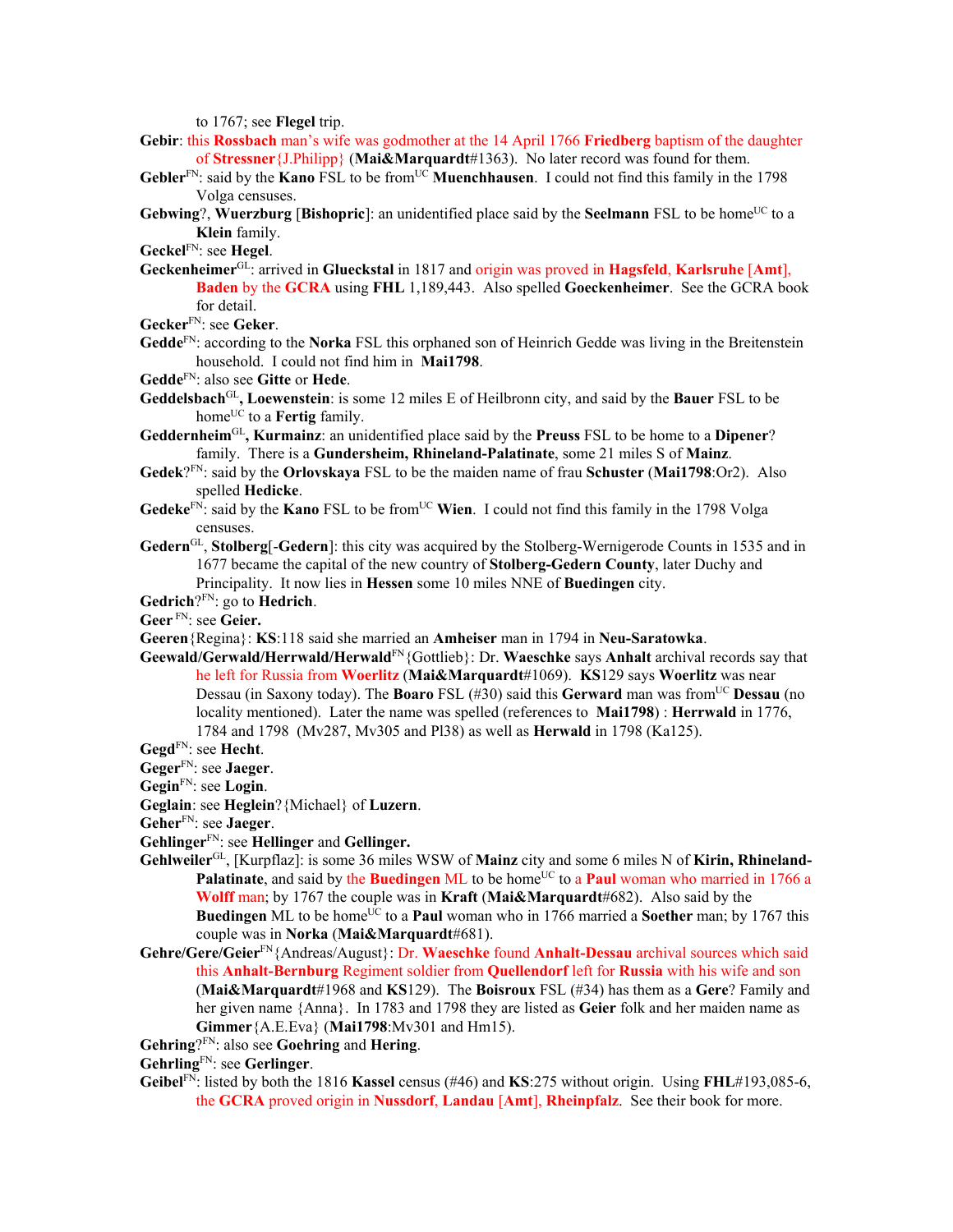Better spelled **Heupel**.

Geichel<sup>?GL</sup>: an unidentified place said by the **Neidermonjou** FSL to be home<sup>UC</sup> to a **Blum** family. This may have been **Gaichel**, **Luxemburg**, some 12 miles WNW of **Luxemburg** city.

**Geidel**FN: see **Heindel**.

- **Geidereich**<sup>FN</sup>: said (no locality mentioned) by the **Orlovskaya** FSL to be from<sup>UC</sup> Nassau; a Kegler stepdaughter was living with them which would indicate that frau **Geidereich** was previously frau **Kegler**. I could not find the **Geidereich** family in the 1798 censuses.
- Geidigem?, Mecklenburg: an unidentified place said by the Urbach FSL to be home<sup>UC</sup> to a Mertz family.
- Geien?<sup>GL</sup>: said by the Mueller FSL to be home<sup>UC</sup> to a Mueller family, while Kuhlberg gives **Stolberg** as the state. Might this be **Gedern**, seat of western Stolberg?
- **Geier** and **Geyer** interfiled:
- **Geyer**{Maria}: she married **Metzel**{Joseph} 10 June 1766 in **Rosslau** (**Mai&Marquardt**#1007). They were among the first settlers in the **Belowesch** colonies.
- **Geier**<sup>FN</sup>{Ludwig}: said by the **Dobrinka** FSL to be from<sup>UC</sup> **Pokhausen**.
- Geier<sup>FN</sup>: said by the Kromm version of the **Jagodnaja Poljana** FSL to be have come from<sup>UC</sup> Buedingen later than the first settlers (p.137).
- Geyer<sup>FN</sup>{Christine E}: daughter of {Wilhelm Ludwig} from<sup>UC</sup> Buedingen on 8 April 1766 in Buedingen married **Guthmann**{Christoph} son of {Johannes} also from **Buedingen** (**Mai&Marquardt**#498). By 1767 they were in **Kutter** FSL #82. The **Kutter** FSL #82, **KS**130
	- and 132 spelled his name **Gutmann**.
- **Geier**FN: said by the 1798 **Norka** census to be the maiden name of frau **Georg** (**Mai1798**:Nr122).
- **Geier**FN: the 1798 **Norka** census gives this as the maiden name of the wife of an Isenburger **Spiegel** (**Mai1798**:Nr12). A **Luebeck** ML says she was a **Geil** (**Mai&Marquardt**#1184).
- **Geier**{Jost/Just}: he is in the **Schilling** 1775 census at #35 and is a likely first settler there. **Kulberg5004** says he was from<sup>UC</sup> **Isenburg** (no indication which one, and no locality mentioned).
- **Geier**FN{Johann}: said by the **Warenburg** FSL to be step-children in the **Eng** household. For 1798 perhaps see **Mai1798**:Yp97??
- Gever {J.Heinrich}: from<sup>UC</sup> **Kurpfalz** and wife {Catharina}, their son {J.Bernard} was baptized in **Buedingen** 21 April 1766 (**Mai&Marquardt**#1205). On 9 Aug 1766 this couple with 5 children arrived in **Russia**, he said to be from<sup>UC</sup> the **Pfalz** (Kuhlberg3807).
- **Geyer**{Johannes}:**KS**130 said he left **Buedingen** town (now in **Hesse**). I could not find him in any published FSL.
- **Geier**FN: see also **Gehre**, **Genf**, **Gere**, **Herr** and **Hoher**.
- **Geier**FN: also see **Meinicke** of **Boaro**.
- **Geiger**FN: said by the **Graf** FSL to be fromUC **Heidelberg, Kurpfalz**.
- **Geiger**FN: arrived in Soth Russia in 1819 and later settled in **Gueldendorf, Odessa**; family records found by **Curt Renz** in **Berwangen, Eppingen Amt, Wuerttemberg**.
- **Geigle**FN: listed in the **Bergdorf** 1816 census (**KS**:660) without origin. The GRCA suggests he may have been fromUC **Hermaringen**, **Heidenheim** [**Amt**], **Wuerttemberg** from whence other Geigle families are known to have come.
- **Geigler**FN{A.Dorothea}: the **Rosslau** ML says this woman (no origin given) married **Suttner**{Johannes} 28 May 1765; by 1766 this couple was in **Graf** (FSL #17} (**Mai&Marquardt**#838). **KS**129 mistakenly said the year was 1765.
- **Geil**FN: see **Geier**.
- Geilhausen<sup>GL</sup>: an unidentified place said by the **Shcherbakovka** FSL to be home<sup>UC</sup> to the **Hammer** family. There was a **Geilshausen**, **Hessen-Darmstadt Landgraviate** l6 km NE of **Giessen** city.
- **Geiling/Gailing**{Margaretha}: fromUC **Rheinmuenster** she married 7 April 1766 **Schipper**{J.Michael}; by June 1767 he, with a newer wife, was in **Stahl-am-Karaman** (FSL (#40); other sources give the maiden name of the first wife as **Gailing** (**Mai&Marquardt**#485).
- **Geilling**{J.Michael}: married {Elisabeth} in **Luebeck** 16 June 1766 (**Mai&Marquardt**#91). **KS**129 mistakenly said the year was 1765. I did not find them in **Kulberg**, **T**, any published FSL or in **Mai1798**.
- **Geilshausen**GL: see **Geilhausen**.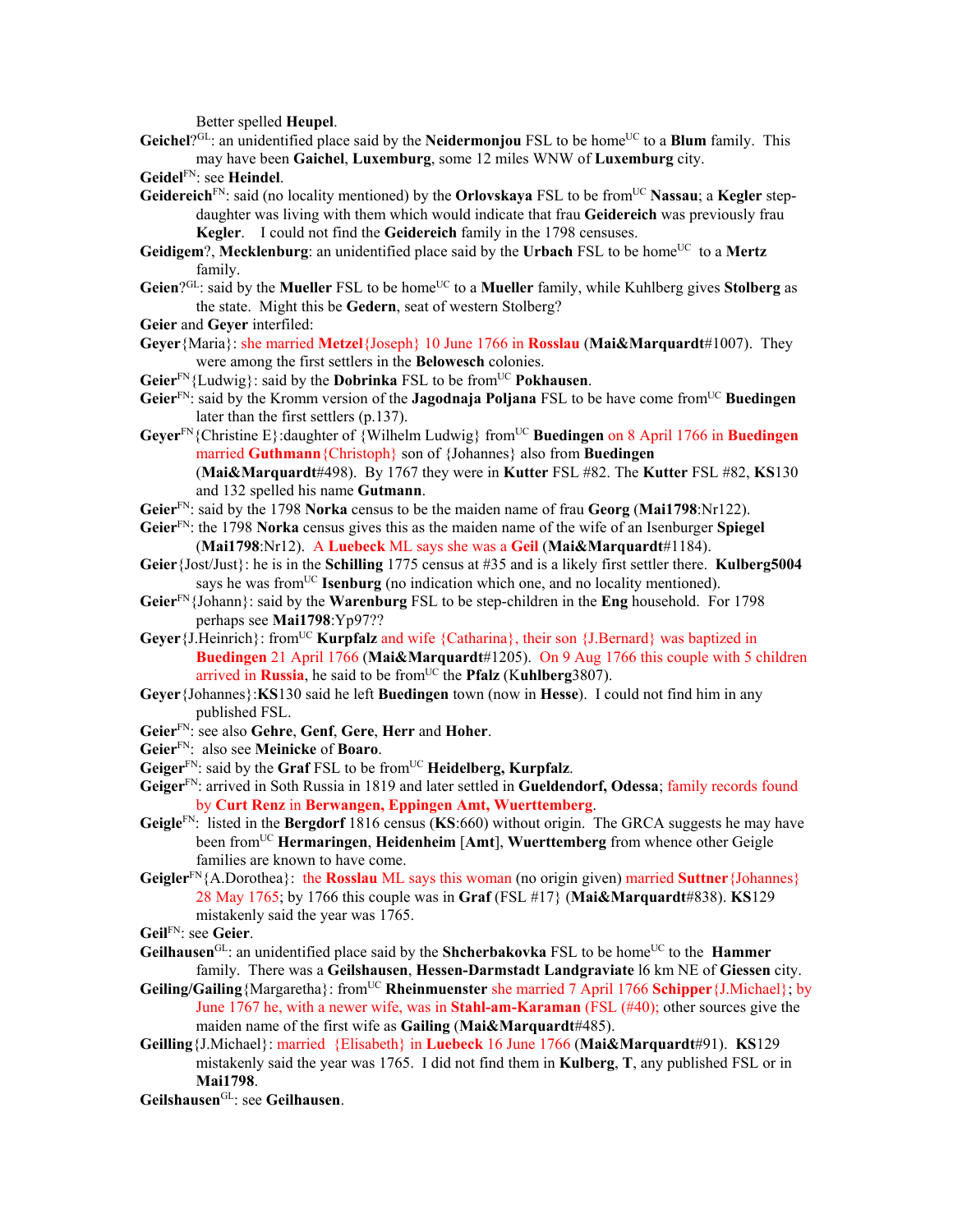**Geinitz**: see **Linde**.

- **Geinsheim**(?)GL, was an unidentified locality which according to the **Frank** FSL was in the state of **Erbach** and to be home<sup>UC</sup> to a **Hoffaerber** family. **Geig1**says this probably was a miswriting of **Hainstadt, Breuberg Condominium**.
- **Geis/Geiss**FN: said by the **Messer** FSL to be fromUC **Isenburg** (no locality mentioned). ). In 1798 the family name was spelled **Geiss** and the wife's maiden name was given as **Meisinger** (**Mai1798**:Ms69). **Bonner** proved the maiden name of this wife as **Meissinger** from **Aulendiebach**.
- Geis<sup>FN</sup>: said by the **Moor** FSL to be from<sup>UC</sup> **Isenburg** (no locality mentioned).
- **Geis**<sup>FN</sup>: said by the **Moor** FSL to be from<sup>UC</sup> **Isenburg** (no locality mentioned). ). The family name was spelled **Geiss** and the wife's maiden name was given as **Kaiser** in 1798 (**Mai1798**:Mo61).
- **Geis**FN: this family name was found recorded in **Schlitz** marriage records 1762-1767; see **Flegel** trip.
- **Geise**? FN: said by the **Schulz** FSL to be from<sup>UC</sup> **Altenau**, **Daenemark** [**Kingdom**]. I could not find them in **Mai1798**.
- Geisel?<sup>FN</sup>: said by the Neidermonjou FSL to be from<sup>UC</sup> Grohnde?. I could not find this man in the 1798 censuses
- **Geiselbach**, [**Kurmainz**]: said by the **Ober-Monjou** FSL to be home<sup>UC</sup> to a **Krapp/Krapf** family.
- **Geiselwind**?GL, [**Schwarzenberg County**]: is some 21 miles WSW of **Bamberg** city, and said by the Paulskaya FSL to be home<sup>UC</sup> to a **Holzleitner** family. Kuhlberg mistakenly said this was in **Bamberg**, it was near Bamberg.
- **Geiselwind**, **Schwarzenberg** [County]: said by the Hoelzel FSL to be home<sup>UC</sup> to a Fichtel family. Same place as the previsous entry.
- **Geisen**? FN: the maiden name of frau **Kaiser** of **Caesarfsfeld** according to the 1798 census (**Mai1798**:Bb15).
- **Geisenheim, Kumainz**: see **Giederheim**.
- Geisenstam<sup>GL</sup>, Hesse is some 17.6 miles NNW of Alzey and is said by the Seewald FSL to be home<sup>UC</sup> of a **Kaiser** family.
- **Geiser**<sup>FN</sup>: said by the **Kraft** FSL to be from<sup>UC</sup> **Bieber**(?).
- **Geisern**<sup>FN</sup>: said by the **Neidermonjou** FSL to be from<sup>UC</sup> **Alzbach**. I could not find this woman in the 1798 censuses.
- **Geisler/Geissler**{J.Balthasar}: married **Ruchges**{A.Elisabeth} in **Luebeck** 15 July 1766 (**Mai&Marquardt**#181). **KS**129 had their names as **Geissler** and **Ruehges**. I did not find them in any other source in **Russia**.
- **Geisler**FN: also see **Gaiser**.
- **Geislitz**?GL, [**Hanau County**]: is 2.5 miles SE of **Gelnhausen** city, and said by the **Neidermonjou** FSL to be homeUC to a **Krop**? family. **KS**139 said this was home to **Klock**{J.Georg}. Kuhlberg said this was in **Hanau**.
- **Geiss**FN: the **Katharinenstadt** FSL gives this as **Sabelfeld**'s wife's maiden name, says he is from **Nassau-Usingen** and gives no place of origin for her. See **von Hess**.
- **Geiss**{Caspar}: from **Rohrbach** whose wife evidently stayed behind and did not go to **Russia** (**Mai&Marquardt**#1257).
- **Geiss**FN: also see **Geis**, **Geist**, and **Heiss**.
- **Geissert**{Philipp}: fromUC [**Kur**-]**Maynz** he married **Heilmann**{Marianna} 4 March 1766 in **Buedingen (Mai&Marquart**#362). **KS**129 said he was from<sup>UC</sup> **Mainzischen**. I did not find them in any published FSL or in **Mai1798**.
- **Geissheim**<sup>GL</sup>: an unidentified place said by the **Shcherbakovka** FSL to be home<sup>UC</sup> to the **Ipohoefer**{Ferdinand} and {Bernard} families.
- **Geissler**FN: see **Gaiser** and **Geisler**.
- **Geist/Heist**FN{Wilhelm}: There was a **Geiss** couple (forenames not given) who left from **Aulendiebach** in 1766 (Mai&Marquardt#1259). This man was if the Reformed faith, from<sup>UC</sup> **Kurpfalz** and arrived at **Schleswig city, Schleswig Royal Duchy** in May 1761 (**EEE** p.439). **KS**129 says he left in 1766 for **Balzer**. By Sept 1766 he with wife {Catharina} had settled in **Balzer** FSL #17 which said he was from<sup>UC</sup> **Kurpfalz** (no locality mentioned). This couple must have died prior to the 1798 Volga census.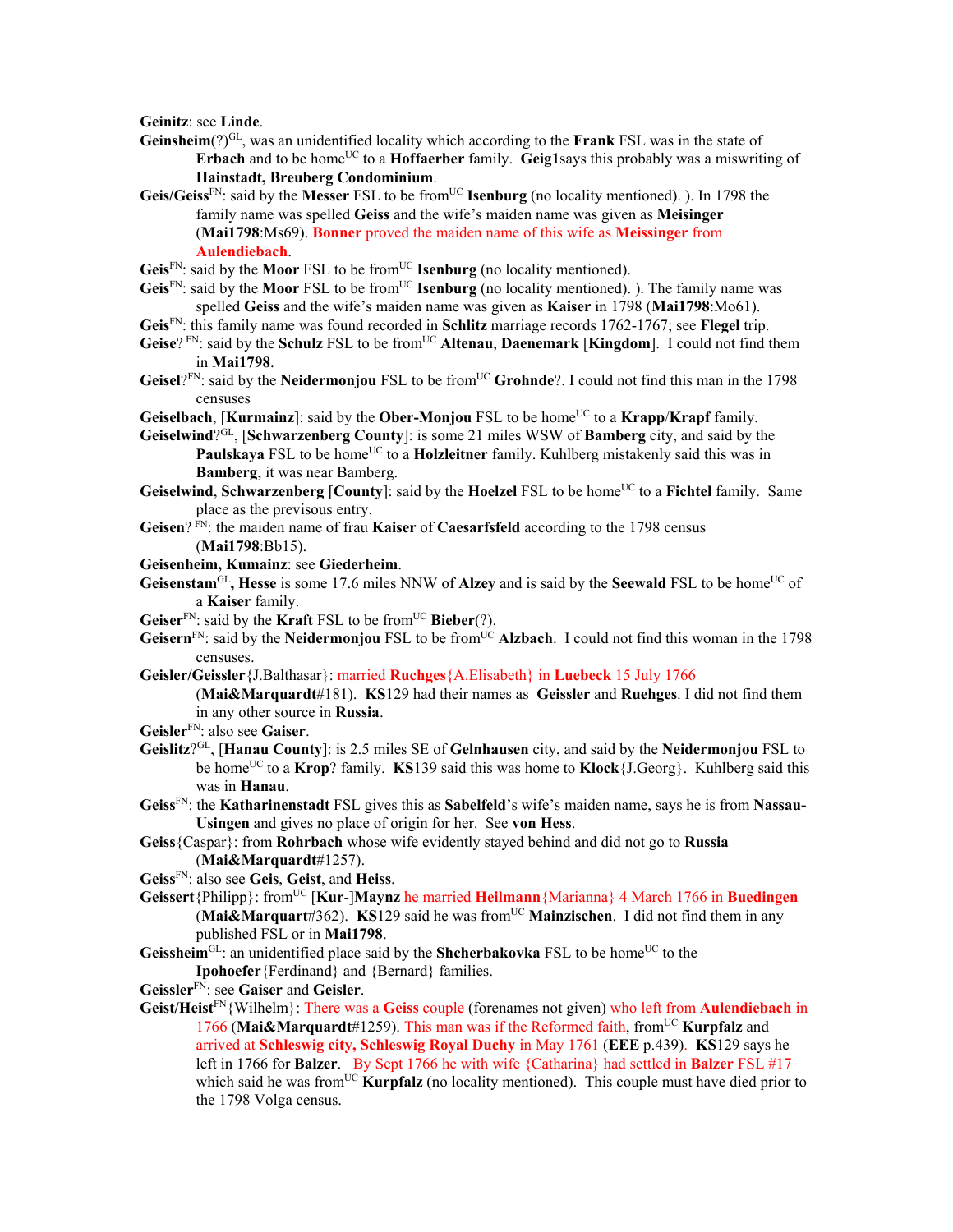- Geist<sup>FN</sup>: said by the **Dobrinka** FSL (db64) to be from<sup>UC</sup> **Rigelsen**(?), **Erbach**. Proven that this was **Heist** from **Reichelsheim**, **Erbach County** (**Geig1**).
- **Geist** FN: said by the 1816 **Glueckstal** census (**KS**:672, 674, 276) to be fromUC **Murrhardt**, **Backnang** [**Amt**], **Wuerttemberg**. Using **FHL**(770,569, 717,097), the **GCRA** proved origin in **Goersdorf**, **Hunspach** parish, **Woerth** [**Amt**], **Elsass**; they also found reason to believe the family stayed some time in **Tscherwenka**, **Batschka**, **Hungary**, before proceding to **Glueckstal**. See the **GCRA** book for more details.
- **Geist**{J.Caspar}: He married **Volbing**{Katharina} 22 August 1766 in **Luebeck** (**Mai&Marquardt**#194 & **KS**129). **Kulberg#6609 has Geist** ${Cospar}$  from<sup>UC</sup> **Darmstadt** with wife  ${Anna}$ [A.Katharina??]. I did not find them in any FSL.
- **Geist**FN{Johannes}: fromUC **Reppeshain** he married **Schmidt {**A.Catharina} 15 May 1766 in **Buedingen (Mai&Marquardt**#651). The **Mueller** FSL (#36) said this **Heiss** man was from<sup>UC</sup> **Reinheim**. **KS**129 says he was from<sup>UC</sup> **Rebgeshain** near **Lauterbach** (now in **Hessen**).
- Geist<sup>FN</sup>: said by the Ober-Monjou FSL to be from<sup>UC</sup> Alzey. For 1798 see Mai1798:Om9, 14?, 32?, 33?, 35, Hr28, Sn6.
- Geist<sup>FN</sup>: said by the Rosenheim FSL to be from<sup>UC</sup> Kirnbach, Oesterreich. I could not identify them or any descendant in **Mai1798**.
- **Geist/Geis/Yaist**{J.Caspar}: The **Buedingen** ML #513 says he married **Schleicht**{M.Catharina} 10 April 1766 (**Mai&Marquardt**#513). **Kulberg**#6221 has **Geist**{J.Caspar} fromUC **Darmstadt** with wife {A.Margaretha} and daughter {A.Catharina} age 1 and sister-in-law **Rath** {Elisabeth} 20. The Pleve version of the **Walter** FSL (#76) has a man with this name from<sup>UC</sup> Eichen?, **Hessen**-**Darmstadt** [**Landgraviate**] whose wife is named {A.Margaretha} with no living offspring listed. The **WRG** version spells the family name **Yaist**.
- **Geist**{J.Georg Gottlieb: from<sup>UC</sup> **Steinbach** 20 May 1766 in **Buedingen** married **Schaeffer**{A.Maria} (**Mai&**M**arquardt**#658). **KS**129 has **Scheffer**, plus Steinbach near **Geissen**. **KS**154 also has **Scheffer**, plus **Rendel** near **Bad Vibel**. This couple evidently was hospitalized in St. Petersburg later in 1766 (**T**7493-7494 footnote 8 & 9). I did not find them in later source.
- **Geist**{J.Martin}: married in **Luebeck** 17 July 1766 **Mueller**{A.Maria} both from **Isenburg**  (**Mai&Marquardt**#262). No further information.
- **Geist**FN: see also **Yaist** and **Heiss**of **Mueller**.
- Geisterscheid<sup>FN</sup>: said by the Preuss FSL to be from<sup>UC</sup> Affeln, Kelheim.

**Geiszler**: go to Geisler.

- **Geiter**FN: said by the **Warenburg** FSL to be fromUC **Seelbach**, **Nassau**[-**Weilburg Principality**], with **Instedt** orphans in the household. Surely the Geiters had died prior to the 1798 Volga censuses.
- **Geke**FN: see **Hesse**.
- **Geker/Hecker/Heckert**?FN: said by the **Preuss** FSL to be fromUC **Oberhausen, Kur Trier.** Later spelled **Gecker**.
- Gekert?<sup>FN</sup>: said by the **Katharinenstadt** FSL to be from<sup>UC</sup> **Anhalt-Dessau**. Pleve suggests that this may have been **Eckert** but so far I find no evidence for this.
- Gel?<sup>FN</sup>: said by the Merkel FSL to be from<sup>UC</sup> Ulm (no locality mentioned). Later may have been spelled **Giske**.
- **Gelau**{Christian}: **KS**129 says he left<sup>UC</sup> **Wolfenhausen** near **Weilberg** with wife and child. I did not find them in any published FSL or in **Mai1798**.
- **Geld:** go to **Held**.
- **Geldersheim**?GL,[**Wuerzburg Bishopric**]: is some 3 miles WSW of **Schweinfurt** city, said by the **Paulskaya** FSL to be home<sup>UC</sup> to a **Weiseise**? family.
- **Gelfert**FN: see **Helbert**.
- Gelfrit<sup>FN</sup>: said by the Walter FSL to be from<sup>UC</sup> Spitza..ton, Yanauzen County. The Walter Research **Group** has confirmed in parish records that this is the corruption of the given name (Helfrich) of a **Hill** family member from **Spitzaltern**)**, Hanau** (now **Hessen**).
- **Gelheim** near **Mannheim**: said to be home<sup>UC</sup> to **Braunauer**{  $J.Gg.$ } and his son {Carl Joseph} who married **Beyerle**{M.Gertraud} in **Woerd** (**Mai&Marquardt**#785).
- **Gelnhaar**, **Hanau** [**County**]. **Jean Roth** of the **Walter Research Group** has confirmed in local parish records that this **was Gelnhaar, Isenburg** (now **Hessen**).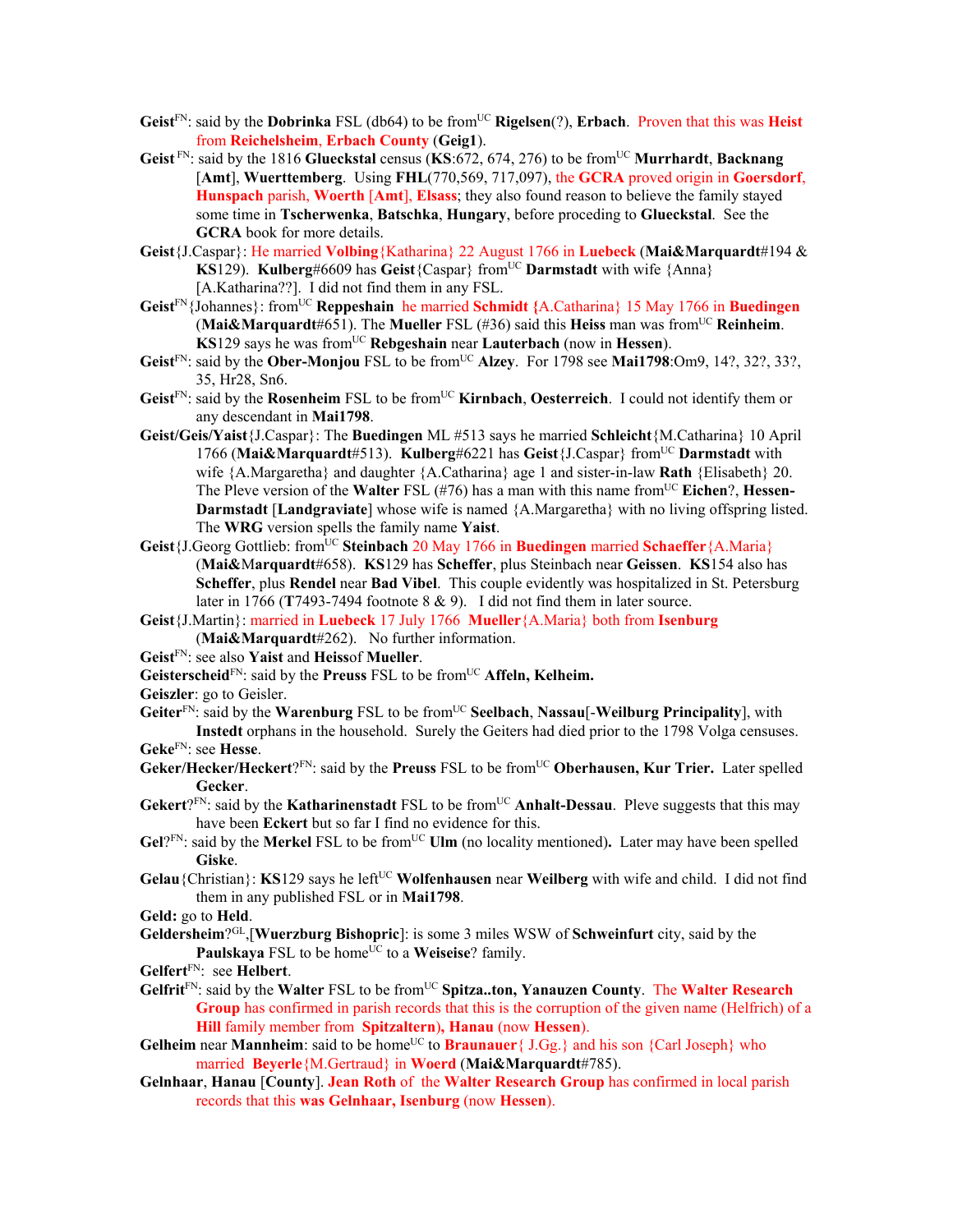- **Gelnhaar/Gelgar/Kelengar/Kelgar/Kelgor/Keligar/Keling**GL**, Isenburg County**: **KS**122 & 134 say this was near **Buedingen** and Mai&Marquardt#679 says it was home<sup>UC</sup> to Henrich { Eliesabetha } who married in **Buedingen** on 3 June 1766. Said by the **Walter** FSL to be home<sup>UC</sup> to **Beck**, **Beckel**, **Fogal**, **Homburg**, **Linz**,and **Wiederspahn** families. The **Walter Research Group** has confirmed in local parish records that this place actually was **Gelnhaar, Isenburg** (now **Hessen**), and that the family names are **Beck, Boegel, Vogel, Hamburg, Linck and Wiederspahn**.
- **Gelhausen**GS: said by the **Belowescher Kolonien** FSL to be homeUC to **Kreiter/Kreuter**, **Krenter**, **Krongant**, **Schaefer**, and **Seifert** families. Surely this is **Gelnhausen**.
- **Gelheim**: is near **Mannheim** (**Mai&Marquardt**#785). **KS**123 suggests **Golheim** may be **Gondelsheim** near **Bruchsal**.
- **Gelhorn**FN: see **Helhorn.**
- **Gell**FN: see **Hell**.
- **Gellendorf**GL, **Trebnitz** [**Kreis**, **Prussian Silesia**]: aka **Gillendorf**, nka Skokowa, **Poland**, was some 10 miles NNW of **Trebnitz**, and the **GCRA** believes this was home<sup>UC</sup> for a time (1797) to the **Bruechler** family that went to **Glueckstal**. They also found it associated with **Jundt** family (1795).

**Geller**FN: see **Hell**.

- **Gellhausen**<sup>GS</sup>: said by the **Belowescher Kolonien** FSL to be home<sup>UC</sup> to a **Hof** family. Surely this is **Gelnhausen**.
- **Gellinger**FN: see **Hellinger**.
- **Gellmersbach**GL, **Weinsberg** [**Amt**], **Wuerttemberg**: is 2 miles NNE of **Weinsberg** town, and was proven by **GCRA** to be home to the **Jakober** family that went to **Glueckstal**. See the **GCRA** book for more details.
- **Gelm**FN: said by the **Bettinger** FSL to be fromUC **Strebendorf**. Spelled **Helm** in 1798 (**Mai1798**:Bo20 and 12).
- **Gelmut**{Katharina}FN: listed in the 1772 **Pobochnaya** first settlers' list as the wife of **Appel**{Ernst}; actual spelling might be **Helmut** (pb21).
- **Gelnhaar**<sup>GL</sup>: said by the **Buedingen** ML to be home<sup>UC</sup> to the **Ritzel** woman who married a **Beckel** man in 1766 (**Mai&Marquardt**#696). By 1767 this couple was in the **Belowescher Kolonien**.
- **Gelnhaar**GL**,** [1/2]**Isenburg,** [1/2 **Stolberg-Gedern**]: is some 5 miles NNE of **Buedingen, Hessen,** see **Gelgar**. The **Walter Research Group** has confirmed in local parish records that this was home to **Beck, Boegel, Vogel, Hamburg, Linck and Wiederspahn** families that went to **Walter**.
- **Gelnhausen [Imperial City**]<sup>GS</sup>: is in Hessen some 19 miles ENE of **Frankfurt-am-Main**. It long was an independent city-state owning a small amount of territory outside the city itself; per **Remmick**: in 1745 it came under the joint control of **Kurpfalz** and **Hanau** who held its mortage(!). *None of the following references mention any locality.* Said by the **Doenhof** FSL to be home<sup>UC</sup> to **Hess**, **Kaiser**, **Krauss**, **Lauck**, **Ley**, **Nafts**, and **Reil** families. Said by the **Dobrinka** FSL to be home<sup>UC</sup> to a **Schulz** and perhaps a **Filius**? family. Said by the **Grimm** FSL to be home<sup>UC</sup> to **Abich**, **Hepp**, **Schroeder** and, possibly, **Pea**, and **Strecker** families. Said by the **Hildmann** FSL to be homeUC to **Lusacker**/**Loseker** and **Renser**/**Reser** families. Said by the **Kraft** FSL to be home<sup>UC</sup> to a **Eurich** family. Said by the **Leichtling** FSL to be home<sup>UC</sup> to a **Rakk**? family. Said by the **Moor** FSL to be home<sup>UC</sup> to a **Weber** family. Said by the **Roethling** FSL to be home<sup>UC</sup> to a Apfel family. by the Schwab FSL to be home<sup>UC</sup> to the **Zisch** and **Elsasser** families. The **Buedingen** ML says this was home<sup>UC</sup> to a **Gies** man who married in 1766 a **Schleicht** woman; by 1767 this couple was in **Walter** (**Mai&Marquardt**#513). Said by a **Luebeck** ML to be home to **Christ{**J.Ernst} who married **Fris{Catharina}** in 1766 (**Mai&Marquardt**#137) but they were not found in any FSL. See also **Gelhausen**, **Gellhausen**, **Gernhausen** and **Kellhausen**.
- Gelnhausen<sup>GS</sup>, **Isenburg**[sic]: said by the **Dreispitz** FSL to be home<sup>UC</sup> to a **Hessel** family. Gelnhausen was bordered on two sides by Isenburg County, but it was in the 1760s its own country as an Imperial City and was not part of Isenburg.
- **Gelpern**?, [Kur-]Trier: an unidenified place said by the Hoelzel FSL to be home<sup>UC</sup> to a Neu family.
- **Gelroth** {no name listed}: KS129 says he was from<sup>UC</sup> **Hamburg**. I found him in no published FSL or in **Mai1798**.
- **Gelstein**<sup>GL</sup>, **Henburg County**: an unidentified place, said by the **Walter** FSL to be home<sup>UC</sup> to a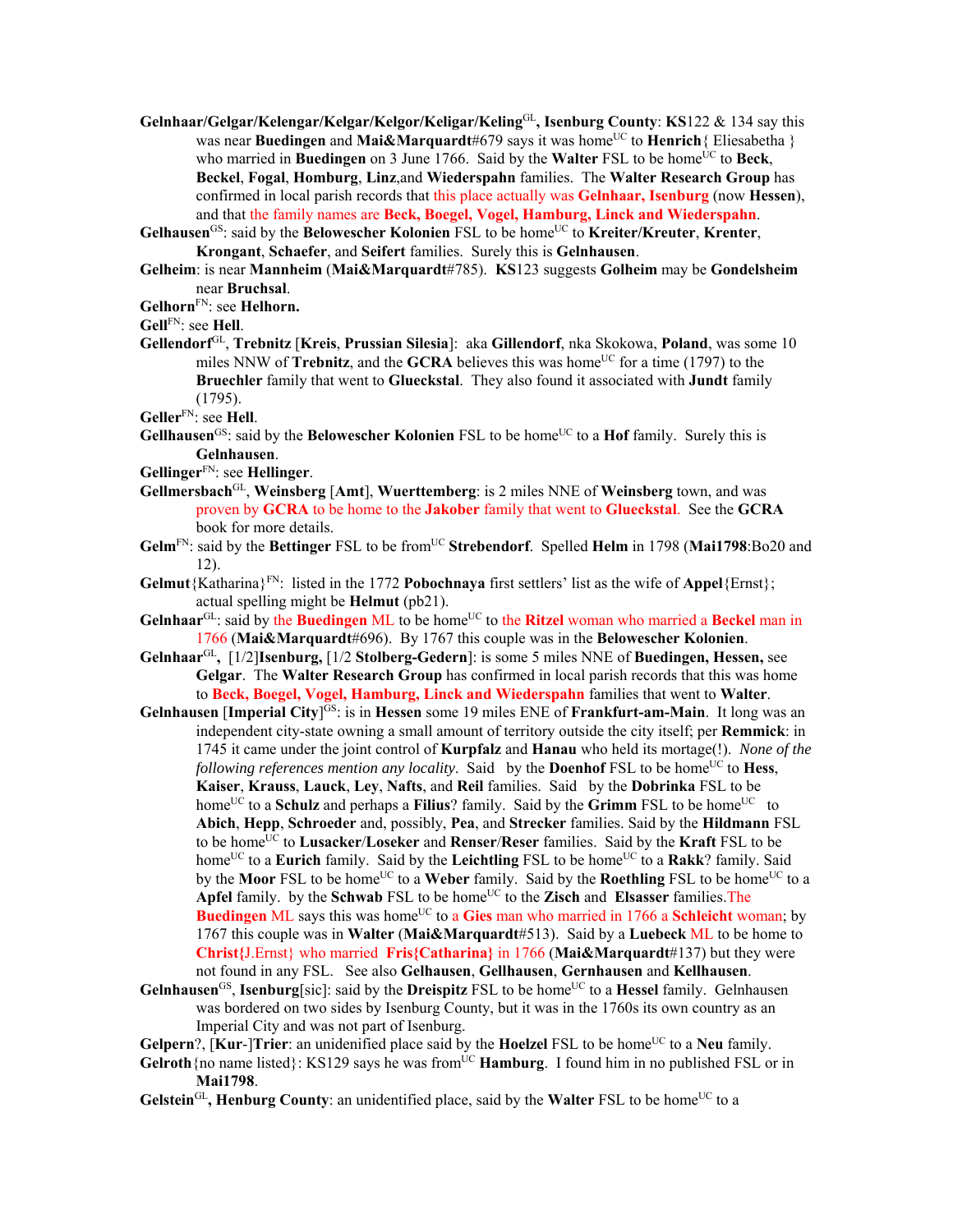**Heidenreich** family. The **Walter Research Group** has identified this as a **Heitzenrider** family from **Hellstein, Hesse**. I think there is an outside possibility that Hellstein about 1766 was under the control of the **Henneberg Duchy**.

**Gelwer**?FN: said by the **Galka** FSL to be fromUC **Tarttila**. Spelled **Gelwer** in 1798 (**Mai1798**:Gk5, 37). **Gelwig**: go to **Helwig**.

**Gelzer**FN: see **Helzer**.

- **Geminden/Gemuenden**(?)<sup>GL</sup>, **Swabisch, Swabia**: is an unidentified locality said by the **Rothammel** FSL to be homeUC to a **Fuchs** family. Most of the current **Geminden/Gemuenden** seem to be too far north for **Swabia**.
- **Gemmingen**GL/GS: this was an ancient but somewhat anomalous country sometimes referred to as a Knight's Holding, sometimes as a Barony, sometimes as a Free Republic. At the time our ancestors left for the Volga it encompassed over 50 scattered localities almost all within the confines of present-day **Baden-Wuerttemberg**. Few were near more than a couple of the others, except for a group of 7 to the SE of **Pforzheim** city. Others were scattered to the S of **Heilbronn**, to the E, SE and NE of **Sinsheim**, and maybe two dozen to the N and E (sometimes far-flung) of **Neckarslum** is 17 km WNW of **Heilbronn** city. The town which gave its name to the country is 13 km SE of **Sinsheim**. **Gerhard Lang** says **Detterer**{J.Adam} was born in **Gemmingen** (town?) and Danish records agreed that the **Gemmingen Knights Holding** was home to him before he came to **Denmark**. The **Doenhof** FSL #8 had the place as **Keminisch**?.
- **Gemmrigheim**<sup>GL</sup>, **Ludwigsburg** [Amt], **Wuerttemberg**: mistakenly said **KS**:295 to have been home<sup>UC</sup> to the **Haug**/**Hauck** family that settled in Kassel.
- Gemnitz<sup>FN</sup>: said by the Stumpp supplement to the **Dietel** FSL to be from<sup>UC</sup> Sachsen (no locality indicated)**.** This may have been **Heinitz**? but I have not been able to find him in the 1798 Volga censuses under any spelling I can think of so far.
- **Gemrot**GL, **Hesse-Darmstadt**: see **Zehlenroth**.
- **Gemsemer** {no name listed}: **KS**129 said he was from<sup>UC</sup> [**Kur-]Pfalz** heading for **Schwab** with is wife fromUC **Dauernheim** near **Friedberg** (now in **Hesse**). I found him in no published FSL, nor in the Kuhlberg Lists nor in the Transport Lists, but the family name is found in 1798 (**Mai1798**:Gk48).
- **Gemuend/Gmuend** $(?)^{GL}$ , **Kurpfalz**: an unidentified place said by the **Kautz** FSL to be the home<sup>UC</sup> of a **Reuter**/**Reiter** family. The only Gemuend I found was way down right on the Luxembourg border. Much more likely is the Gemuenden that is some 36 miles WSW of **Mainz**.
- Gemuenden?<sup>GL</sup>: said by the **Pfeiffer** FSL to be home<sup>UC</sup> to a **Deible** family. Kuhlman says the state was **Wuerzburg**. This is likely the Gemeunden some 20 miles NW of **Wuerzburg** city.
- **Gemuenden**, [**Hessen**-]**Darmstadt** [**Landgraviate**]: nka **Burg-Gemuenden** 26 km NEof **Giessen** city. Said by the **Warenburg** FSL to be home<sup>UC</sup> to **Kraemer** {J.Philipp}.
- **Gemuenden**, **Wuerzburg** [**Bishopric**]: is 33 km NW of **Wuerzburg** city and was said by the **Seelmann** FSL to be home<sup>UC</sup> to **Baldaf**, **Hoefner**, **Seelman** and **Siegler** families. This is the same place as the next entry
- **Gemuenden(**?), [**Wuerzburg Bishopric**]: is 37 km W of **Schweinfurt** city and 17 km SW of **Westheim**. Said by the **Pfeifer** FSL #82 to be home<sup>UC</sup> to **Heilmann** {Hans Adam}.
- **Gemuenden-am-Main**<sup>GL</sup>, [Wuerzberg Bishopric]: said by the Koehler FSL to be home<sup>UC</sup> to **Kirchgessner**, **Reisch**, and **Klein** families, and possibly to **Koehler**, **Kuemmel**, and **Schmidtlein** families. Kuhlberg said this was in the state of **Wuerzburg**.

Gemuenden<sup>(?)GL</sup>: also see **Geminden.** 

- **Gen**?FN: said by the **Neidermonjou** FSL to be an orphan girl in the **Maus** household. I could not find her in the 1798 Volga censuses.
- **Gen**?, **Boehmen**: an unidentified place said by the **Seelmann** FSL to be home<sup>UC</sup> to a **Reinhardt** family and perhaps to **Mensing**{Magdalena}, an orphan girl.
- Gen(?)<sup>GL</sup>, **Darmstadt**: an unidentified place said by the **Boaro** FSL to be home<sup>UC</sup> to a **Mueller** family. Genchel<sup>?GL</sup>: an unidentified place said by the **Paulskaya** FSL to be home<sup>UC</sup> to a **Michel** family.
- **Genderkingen**?GL, [**Augsburg Bishopric**]: is some 23 miles N of **Augsburg** city, and said by the **Paulskaya** FSL to be home<sup>UC</sup> to a **Dom** family.

**Gene**<sup>FN</sup>: said by the **Franzosen** FSL to be from<sup>UC</sup> **Paris**, **Frankreich**. I could not find this family in the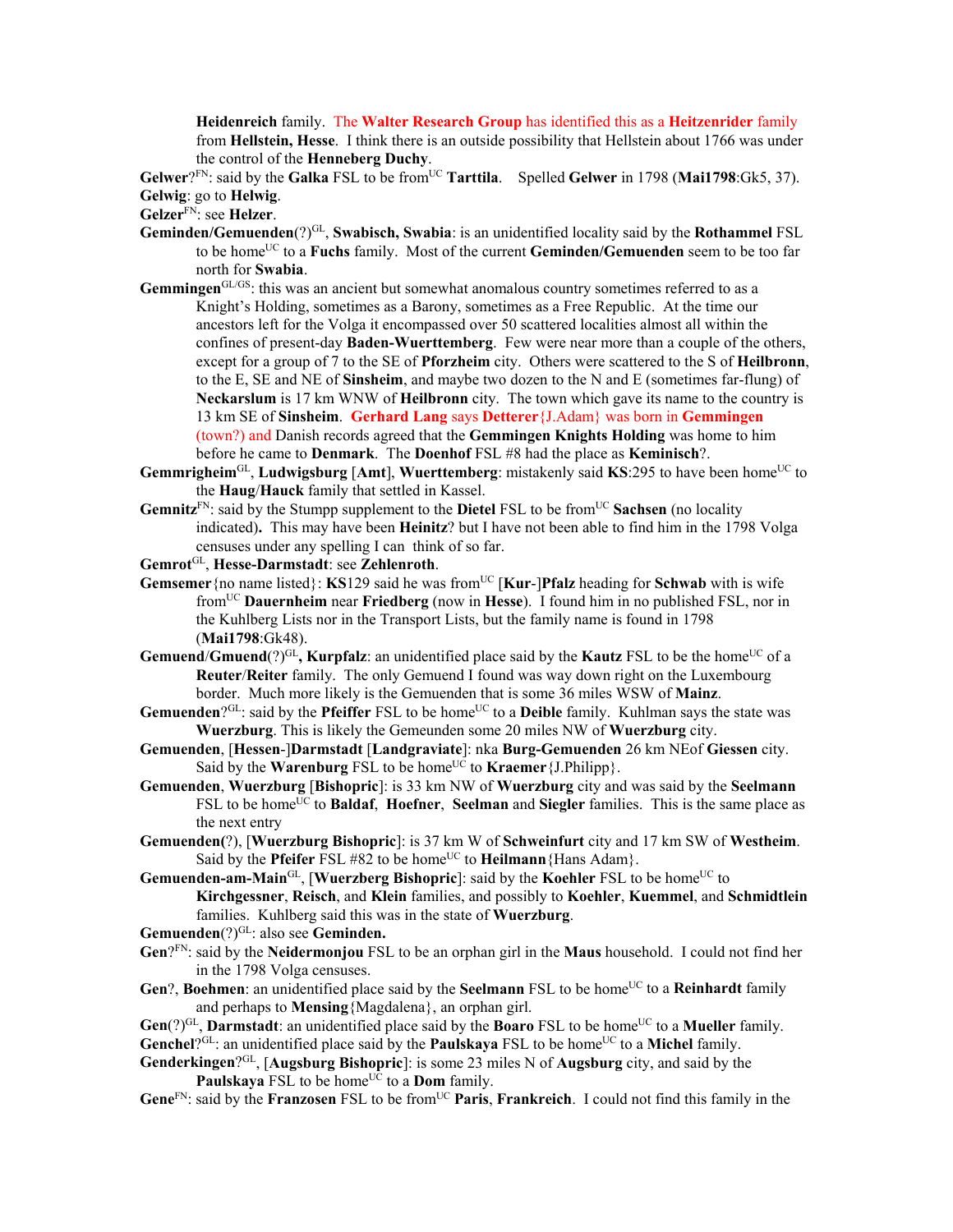1798 Volga censuses.

- **Genf** FN: I could not find them in any published FSL but members of this family were reported as having come from **Schulz** in 1798 (**Mai1798**:Mv2662). Spelled **Geier** in 1798 (Sf27). May also have been spelled **Henff**?
- Genie<sup>FN</sup>: said by the **Franzosen** FSL to be from<sup>UC</sup> Nans, **Frankreich**. I could not find this family in the 1798 Volga censuses.
- **Gening**GS : the spelling used in the first transcription of the **Stahl-am-Karaman** FSL for what David **Schmidt** proved was the **Thuengen Barony**. Said by the **Stahl-am-Karaman** FSL to be home<sup>UC</sup> of the following : **Appel**48, **Grau** (**Kraus** in FSL)49, **Henneberg**32, 33, **Kewel** (his widow, now wife of **Schipper**) 40, 40a, **Kraus** (wife of **Schneider**)36, 37, 43, **Krutsch** (sic **Kraus** in FSL)38, Kuehnreich45b, **Loresch**34, 39, 44, **Martin**(his wid now wife of **Seibel**)45, 45a, **Martin**46, 47, **Pfeifer** (widow of Johann, wife of **Krutsch**)38, 38a, **Rot/Roth41**, **Scheidt**(wife of **Loresch**)44, **Schmidt**42, **Schnarr**?(wife of Kraus)43, 43a, **Schneider**35, 36, (wife of **Kraus**) 37, (wife of **Schmidt**)42, **Shipper/Schiffler**31, 40, and **Zeifel**/**Seibel**45, and possibly frau **Hennenberg** nee **Friedrich**?33, and **Keil** wife of **Appel**48, and **Nickel** wife of **Schneider**35 ); **David Schmidt** has found the marriage record in **Weissenbach, Thuengen**, of the Schneider -Kraus couple listed in the **Stahl-am-Karaman** FSL (#42)..
- Gening(?)<sup>GS</sup>: Said (no locality mentioned) by the **Boaro** FSL to be home<sup>UC</sup> to a **Schroeder** family. Said by the **Katharinenstadt** FSL to be home<sup>UC</sup> to a **Brin**? family.
- **Genke**FN: said by the **Stephan** FSL to be fromUC **Barenburg**?, [**Hoya County**, **Kurbraunsweig**]. I did not find them or any descendants in **Mai1798**.
- Genkingen<sup>GL</sup>, Siekingen: an unidentified place said by the Brabander FSL to be home<sup>UC</sup> to a Herrlein family. There is a Genkingen 6 miles S of **Reutlingen** city, but it was then in **Wuerttemberg Duchy**, not in **Sickingen County** which was NW and SW of **Kaisterlautern** city in the Pfalz.
- Genlein<sup>FN</sup>: said by the Bettinger FSL to be from<sup>UC</sup> Hilpoltstein(?). Dr. Pleve suggested this might be spelled **Henlein**. They may have died prior to the 1798 census.
- **Gensch**FN: said by the **Kano** FSL to be fromUC **Anhalt-Dessau** (no locality mentioned). Spelled **Hensch** in 1798 (**Mai1798**:Kn22).
- **Genser**<sup>FN</sup>: said by the **Norka** FSL to be from<sup>UC</sup> **Hessen** (no locality mentioned). Spelled **Gentzer** in the 1775 **Norka** census. I cannot find them in the index to the 1798 censuses.

**Genter**{Heinrich}:

- Genter {Ludewig}: Danish records say this Lutheran left<sup>UC</sup> Wuerttemberg arriving at **Flensburg**, **Schleswig Royal Duchy** in June 1762; he age 37,, his wife, **Geist**{Catharina} age 32, and 3 daughters lived at #13 "Ober Hof" in Colony G5 "Friderichsanbau", **Gottorf Amt** until they escaped in April 1765 and immigrated to **Russia** (**EEE** pp.414-415, for more see that). He is mentioned in the 1798 census of **Holstein** #40 as 1) the father of {Heinrich} age 28, 2) the fatherin-law of **Geist**{M.Katharina} age 26 from **Dobrinka** [she may be a grand-dau of {J.Peter} of db64?? – ed] and 3) the deceased husband of {Margaretha} age 60.
- **Gentz**{Peter}FN: he is listed in **Rosenheim** in 1798 (Rm51); a likely daughter is listed as coming from **Rosenheim** (Ka19) but I cannot find him in any FSL.
- **Gentz/Heinz**{Ludwig}: this man was listed in **Susannental** in 1798 with these two alternative family names (**Mai1798**:Ss13) but I cannot locate him in any FSL or in **T**.
- **Gentzer**FN: see **Genser**.
- **Genze**FN: see **Hensse**.
- **Genzel**?<sup>FN</sup>: said by the **Neidermonjou** FSL to be from<sup>UC</sup> Ganter?. I could not find this family in the 1798 censuses.
- Georg<sup>FN</sup>: said by the **Norka** FSL to be from<sup>UC</sup> **Isenburg** (no locality mentioned). In 1798 the wife's maiden name was given as **Geier** (**Mai1798**:Nr122).
- **Georg**FN: said by the **Reinwald** FSL to be fromUC **Moelz**, **Sachsen**. Spelled **Gorr** and **Gar** in 1788 and 1798 (**Mai1798**:Mv2401, Rw56, Sw24, and Sw2).
- **Georg**{Christina}: fromUC **Allerhausen**, [**Nassau-**]**Weilburg** married **Melchr**{Antoine} in **Friedberg** 16 April 1766 (**Mai&Marquardt**#317). No further information.
- **Georg**FN: also see **Gorr** and **Jorg.**

**Georgenhausen**, [**Loewenstein-Wertheim**]: is 11 km ESE of **Darmstadt** city centre, and was said by the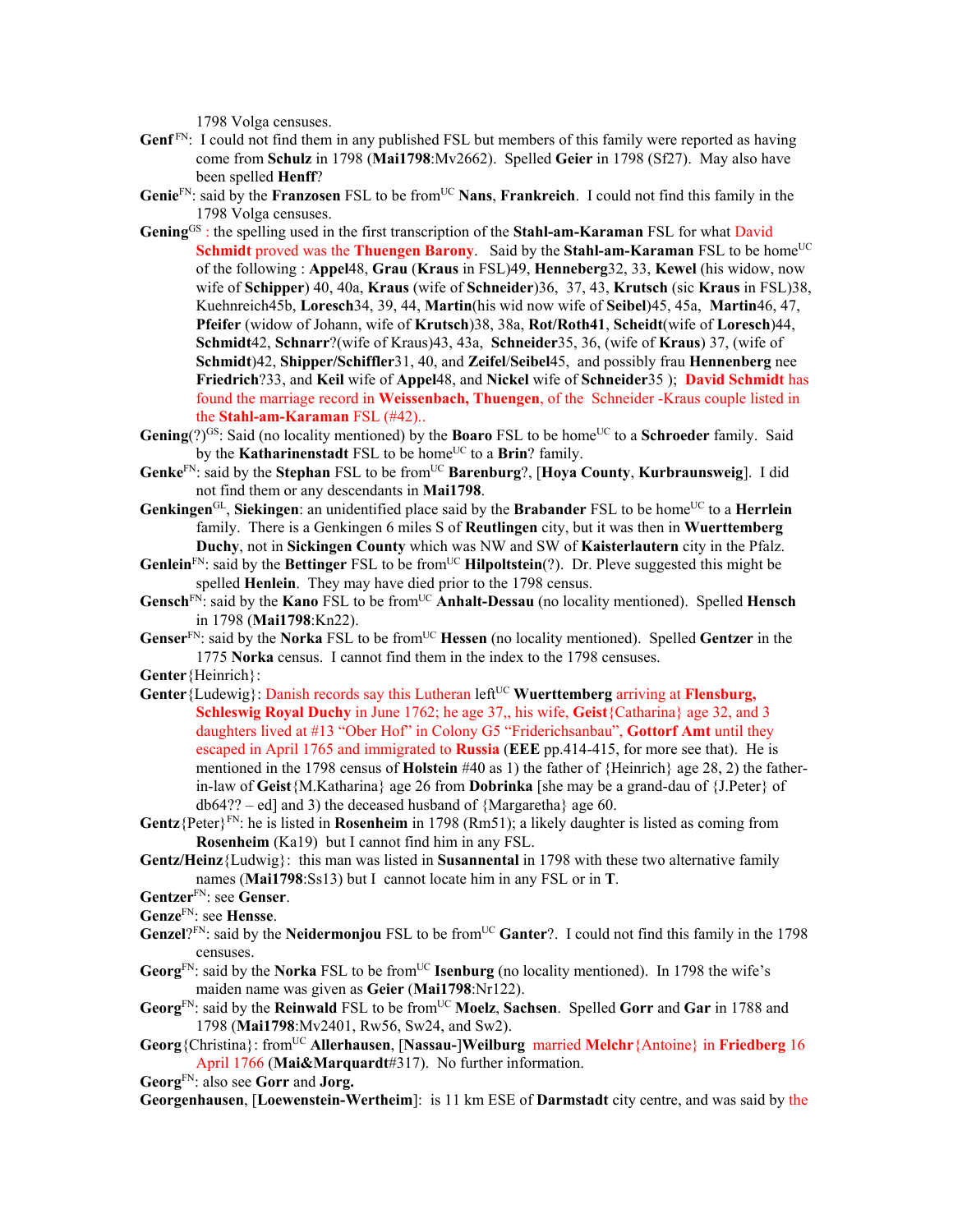**Buedingen** ML to be home<sup>UC</sup> to a **Held** woman who married in 1766 a Mey man; by 1767 this couple was in **Holstein** (**Mai&Marquardt**#586). **Brent Mai** proved this the origin of **Friedrich** {J.Adam} who settled in **Laub** FSL (#14). [It is unclear which small country **Georgenhausen** was in during the 18<sup>th</sup> century, but it is clear that it was not then in **Hessen**-**Darmstadt Landgraviate** even though it was quite near **Darmstadt** city –ed]

- **Georgensgmuend**<sup>GL</sup>: said by the **Orlovskaya** FSL to be home<sup>UC</sup> to a **Schnurr** family. This probably was in the **Ansbach Margraviate** some 17 miles S of **Nuermberg** city.
- Georghold<sup>FN</sup>: said by the Schoenchen FSL to be from<sup>UC</sup> Arnstein. Spelled Herold in 1798 (**Mai1798**:Sn23).
- **Georgi**{Heinrich}: KS129 said with wife and 6 children he left<sup>UC</sup> either **Bieber** or **Lohrhampten** near **Gelnhausen** in 1765. I did not find them in any published FSL or in **Mai1798**.
- Georgievka<sup>VV</sup>: a variation of the Russian name for Biberstein<sup>VV</sup>.
- **Georgiewka**<sup>VV</sup>: a variation of the Russian name for **Biberstein**<sup>VV</sup>.

**Georgii**FN: see **Jerge**.

- **Geperkh/Hepberg**(?)GL, **Kurmainz**: an unidentified place said by the **Volmer** FSL to be home to a **Sieb**  family.
- Gephardt<sup>FN</sup>: said by the **Jost** FSL to be from<sup>UC</sup> **Halle**, **Brandenburg**. I could not find this family in the 1798 Volga censuses.
- Gera<sup>GL</sup>: Said by the **Boaro** FSL to be home<sup>UC</sup> to a **Raabe** family. This is likely the same place as the next two entries.
- **Gera**<sup>GL</sup>, [**Kur-]Sachsen**: Said by the **Boaro** FSL to be home<sup>UC</sup> to a **Ludwig** family.
- **Gera**GL, **Thueringen** is some 160 miles ENE of **Frankfurt-am-Main,** and said by the **Katharinenstadt** FSL to be home<sup>UC</sup> to **Ludwig**, and **Schmidt** families. Same place as the previous entry.
- **Geratshofen**?GL: said by the **Koehler** FSL to be homeUC to a **Hartmann** family, and possibly to a **Burgardt** family. This may be in **Kurbayern**, some 7 miles SW of **Kulz**, **Bavaria**.
- Gerau<sup>FN</sup>: said by the **Franzosen** FSL to be from<sup>UC</sup> **Besancon**, **Frankreich**. I could not find this family in the 1798 Volga censuses.
- **Gerbach**, [**Falkenstein Duchy**]: is 10 km W of **Kircheim-Bolanden** city and was said to have been homeUC to the **Lieber** family (**Lk**32), likely early settlers in **Zuerich**.
- Gerber/Herber/Herr<sup>FN</sup>{Martin}: using LDS Films 31046291 & 1046342 Corina Hirt found that he was a son of {Sebastian} and wife **Igers**{M.Magdalena}, was baptized in **Gruensfeld** 23 Oct 1718, and married there **Mayer**{A.Margaretha} who had been baptized there 10 Apr 1717 as the daughter of {Leonhard} and wife **Eidel**{M.Barbara}; {Martin & Margaretha} had 8 known children baptized there from 1746 – 1759. {Martin} died sometime well prior to July 1766. For his widow and their **Herber** children, see **Gerstner**{Joseph}.
- **Gerber**FN{Rosina}: married **Windholm**{Anton} 28 May 1765in **Rosslau** (**Mai&Marquardt**#832 and **KS**164). **KS**129 had her name as {Rosia?}. She apparently died before reaching **Graf** and Herr **Windholz** had remarried with her brother or nephew, **Gerber**{Anton Andreas}, in tow (**Graf** FSL #6 and 6a).
- **Gerber**FN: this orphan [apparently his sister or aunt had died between **Rosslau** and the Volga] was said by the **Graf** FSL to be living with a **Windholz** family fromUC **Regesnburg**.
- **Gerber**<sup>FN</sup>{Joseph}: said by the **Hoelzel** FSL #36) to be from<sup>UC</sup> **Regensburg** (no locality mentioned). Spelled **Gerbert** in 1793 and 1798 (**Mai1798**:Mv948, Hz32, Hd12).
- **Gerber**/**Herber**(**t**){Philipp}: Using LDS film 1269796, **Bill Pickenhaupt** proved that at least four of their children, {Johannes} in 1750, {J.Michael} in 1751, {J.Bernard} in 1754 and {A.Maria} in 1762, were born in **Bad Nauheim**, [**Hanau County**]. **Kulberg** #5495 said he, his wife, 2 sons and 2 daughters arrived in Russia on 12 Sept. 1766 from **Hanau** [**County**]. He, his wife, 2 sons and one remaining daughter are recorded as leaving **Oranienbaum** for the **Volga** (**TL**1252-1256). **Bill Pickenhaupt** believes {Philipp} and his **Krass**/**Gress** wife {Christina} were among the first settlers of **Kind**. Sons {J.Bernhard} and {J.Michael} were in **Kind** in 1798 (**Mai1798**:Kd2, Kd3). Their sister{A.Elisabeth} left **Kind** to go to **Basel** to marry **Schmidt**{George} in 1774 (**Mai1798**:Mv1276, Bs41).
- **Gerber**<sup>FN</sup>: said by the **Koehler** FSL to be from<sup>UC</sup> **Fulda** (no locality given), and his frau's maiden name was given as **Hess** (no origin given). The family name was also spelled **Herber** in 1798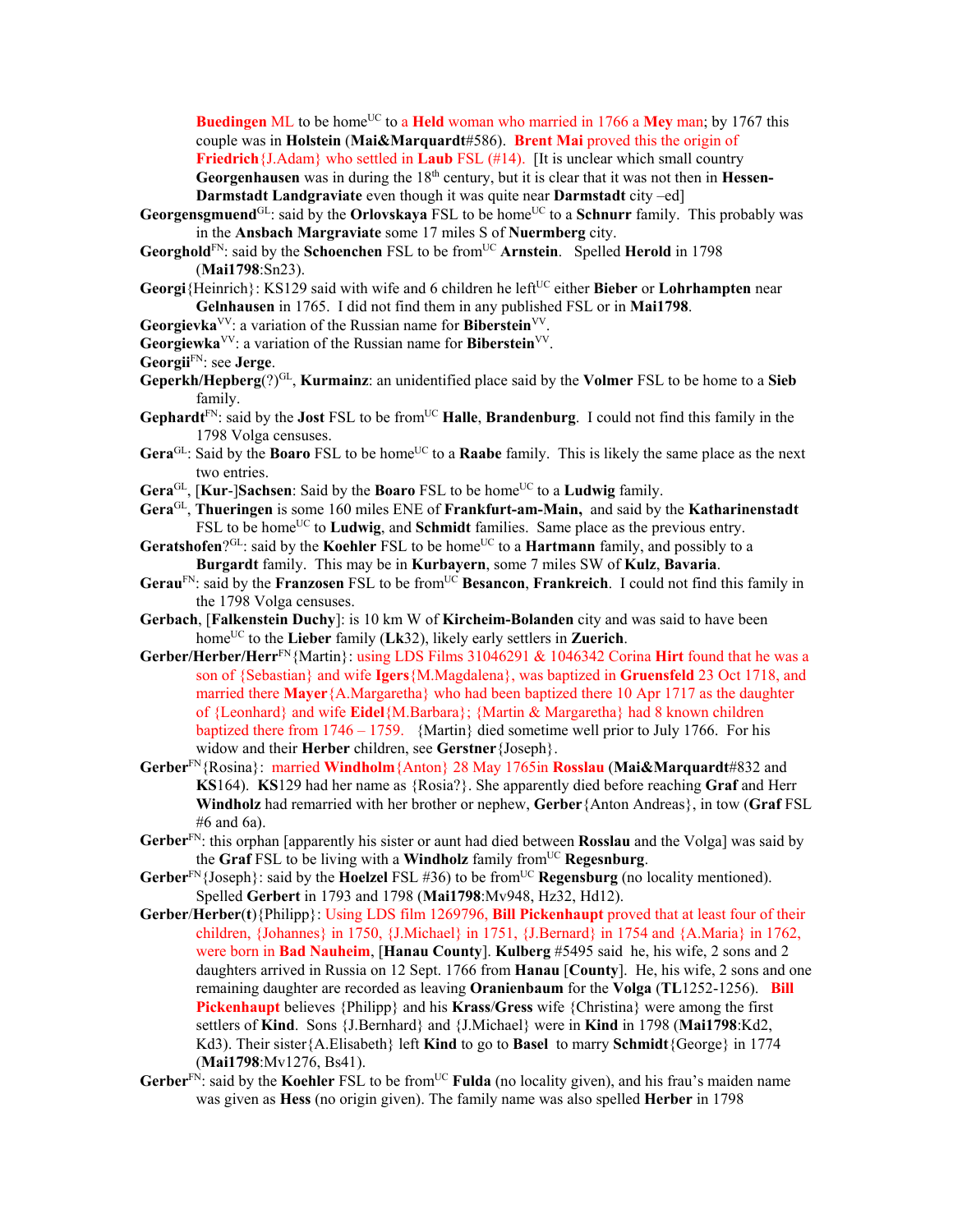(**Mai1798**:Kl09/Mv1318).

Gerber<sup>FN</sup>: said by the Neidermonjou FSL to be from<sup>UC</sup> Herzfeld. For 1798 see Mai1798: Nm18. **Gerber**{A.Dorothea}: was a godparent at the baptism of **Bahrt**{Johanna E.} daughter of {Johann} and

**Bens**{Elisabeth} 2 June 1766 in **Luebeck** (**Mai&Marquardt**#1295).

**Gerber**FN: also see **Herber**.

**Gerbershein**(?), **Hanau**: an unidentified place said by the **Kolb** FSL to be home<sup>UC</sup> to a **Rein** family. **Gerbert**FN: see **Gerber**.

**Gerbig**FN{Anna}: married **Schroeder**{Christian} in **Luebeck** 16 June 1766 (**Mai&Marquardt**#89 & **KS**157). In **T**252-253. Settled at **Lauwe** FSL #15.

- Gerchehein<sup>FN</sup>: said by the **Norka** FSL to be from<sup>UC</sup> **Hessen** (no locality mentioned). I cannot find them in the index to the 1798 censuses.
- **Gerden**(?)<sup>GL</sup>: an unidentified place said by the **Grimm** FSL to be home<sup>UC</sup> to a **Wohlender** family. There is a Gehrden, **Lower Saxony** some 6 miles SW of **Hannover** city center or it might be **Gedern**.
- **Gere**FN: see **Geewald**.

**Gerene**(?)GL, was an unidentified region of France which according to the **Frank** FSL was in the **Frankreich.** Mentioned in conjunction with a **Philipper** family**.** 

**Gerestam**(?)<sup>GS</sup>: Said (no locality mentioned) by the **Boaro** FSL to be home<sup>UC</sup> to a **Rausch** family. This might be **Geretsham**, now in **Bavaria**.

- **Geretsham**GL: see **Gerestam**.
- **Gerfet**<sup>GL</sup> (might be **Herrfet?), Wuerzburg** an unidentified locality said by the **Seewald** FSL to be home<sup>UC</sup> of a **Schell** family.
- **Gerger**FN: see **Herger**.

**Gerhard**FN: said by the **Brabander** FSL to be a single man in the **Monschau** family household.

- Gerhard<sup>FN</sup>: said by the **Kukkus** FSL to be from<sup>UC</sup> **Braunfels** (no locality mentioned).
- **Gerhard** {Jost}: **KS**129 said he was from<sup>UC</sup> Steinbach near Giessen (now in Hesse). Luebeck baptismal records say that this **Gerhardt** man was a sponsor at a baptism there on 29 April 1766 (**Mai&Marquardt**#1286).
- **Gerhard**{M.Magdalena}: **KS**129 said she was from<sup>UC</sup> Steinbach near Giessen (now in Hesse) and was the 2nd wife of **Horn**{J.Jakob}. He arrived in **Paulskaya** in August 1767 as a widower (FSL #152).
- **Gerhard** {Philipp}: KS129 says he left<sup>UC</sup> Gross-Altenstaedten near Wetzlar (now in Hesse). I did not find him in any published FSL.

**Gerhard**FN: this family name was found recorded in **Haiger** parish records during the years prior to 1767, and in **Schotten** parish records for many generations prior to 1767; see **Flegel** trip.

**Gerhard**FN: also see **Gerhardt** and **Rergard**.

**Gerhardt**FN: according to the **Bangert** FSL he was a step-son to Herr **Huber** who was said to be fromUC **Grimmellfingen**, **Ulm**, **Schwaben**. For 1798 possibly see **Mai1798**:Wr74??.

- **Gerhardt** FN: said by the **Bettinger** FSL to be fromUC **Dresden**, [**Kur**-]**Sachsen**. Spelled **Gerhard** in 1798 (**Mai1798**:Or28).
- **Gerhardt**<sup>FN</sup>{J.Just}: KS129 says he left<sup>UC</sup> **Arheilgen**, [Hessen-]Darmstadt [Landgraviate] in 1766 to go to **Straub**. The **Straub** FSL(#25) said he was from<sup>UC</sup> Argheiligen?, [Hessen-]Darmstadt [**Landgraviate**] and that {A.Margarethe} was his wife, {J.Heinrich} his son. **KS**129 spelled the name **Gerhard** saying he was born in 1729, and {Margarete} his wife born in 1728, with son {J.Henrich} born 1751. Spelled **Gerhard** in 1798 (**Mai1798**:Sr31).
- **Gerhart**{A.Katharina}FN: listed in the 1772 **Pobochnaya** first settlers' list as the wife of **Schneider**{Georg} (pb7).
- **Gerhart**FN: see **Ehergardt**.
- Gerhauser<sup>FN</sup>: said by the Mariental FSL to be from<sup>UC</sup> Hohenburg. The name was later spelled **Herrhausen** (**Mai1798**:Mt09,Mv1635).
- **Gericht**: German for jurisdiction.
- **Gerin**FN: see **Goehring**.
- **Gering**FN: see **Goehring** and **Hering**.
- **Geringer**FN: said by the **Hoelzel** FSL to be fromUC **Ostendorf**, **Bamberg** [**Bishopric**]. For 1798 see **Mai1798**:Hz1, Ps8). The maiden name of the wife is given as **Korger** (Hz1).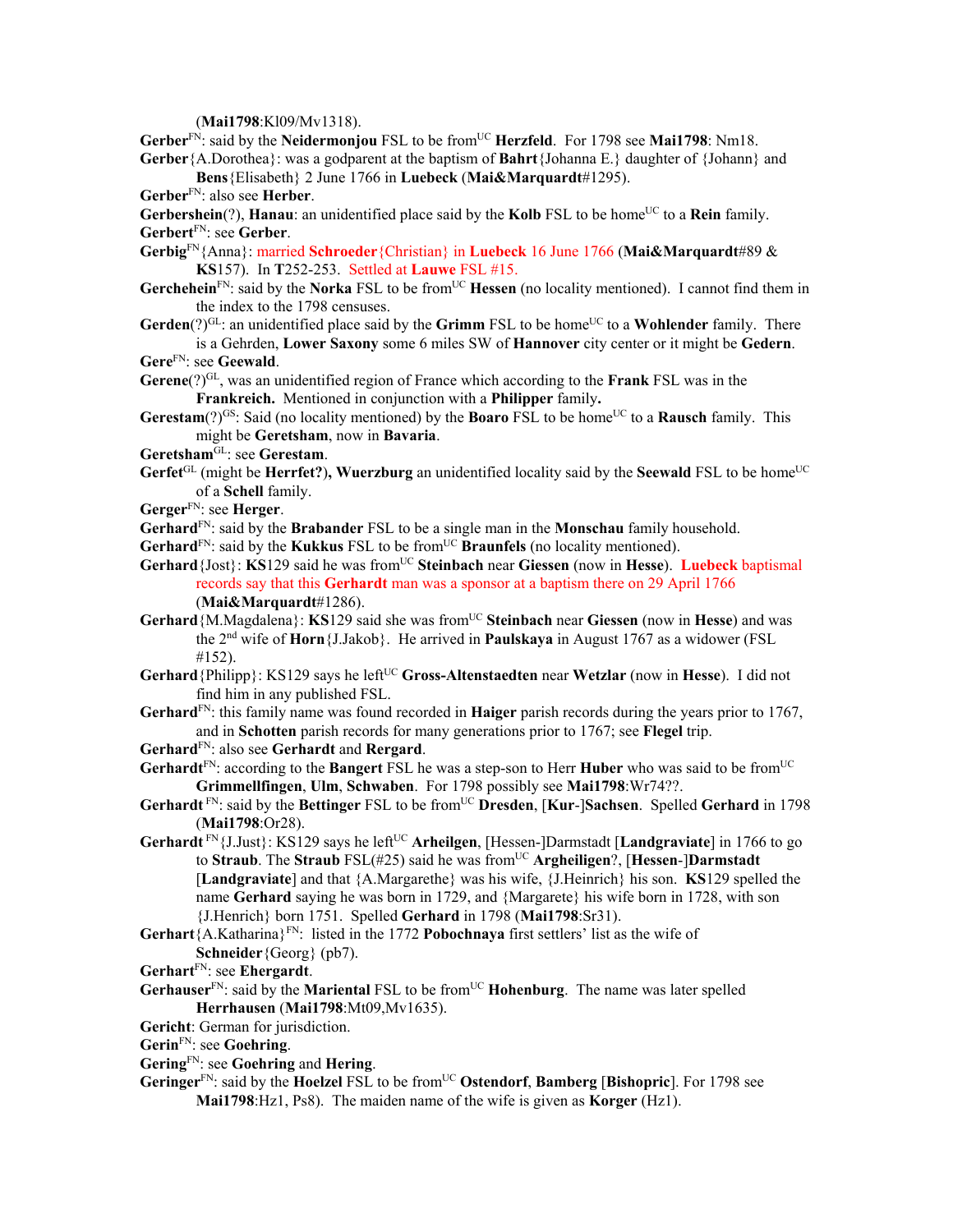**Geringer**FN: see **Kerner** of **Lauwe**.

- **Geritzdorf** or **Heritzdorf**<sup>FN</sup>: said by the **Hoelzel** FSL to be from<sup>UC</sup> **Neubrunn**, **Bamberg** [Bishopric]. I could not find this family in the 1798 Volga censuses. The 1767 household included a stepdaughter who may have been a **Tumerauf** (**Mai1798**:Bn46?).
- Gerk<sup>FN</sup>: said by the Koehler FSL to be from<sup>UC</sup> Fulda (no locality given), and his frau's maiden name was given as **Halbich** (no origin given).
- **Gerke**?FN: said by the **Paulskaya** FSL to be fromUC **Born**.
- **Gerkelposin**FN: mis-transliteration of **Hohnstein**.
- **Gerkhered**{M.Katharina}FN: listed in the 1772 **Pobochnaya** first settlers' list as the wife of **Wagner**{J.Heinrich}; actual spelling might be **Hergert** (pb)4.
- **Gerklotz**FN: said by the **Straub** FSL to be fromUC **Roth**?, **Nassau-Usingen** [**Principality**][sic?], with **Hieronymus** step-children in the household. For 1798 see **Mai1798**:Sr12 and 30.
- **Gerlach/Gierlach**FN{Johannes}: **KS**130 said he left **Isenburgischen** (now in **Hesse**) in 1767 to go to **Balzer**. The **Balzer** FSL (#73) in June 1767 said he was from **Isenburg**. Using LDS film #1201847, Bonner proved that {Johannes}'s son was baptized on 2 October 1735 in **Aulendiebach.** This **Gierlach** couple left **Aulendiebach** in 1766 (**Mai&Marquardt**#1261). For a bit more information go to http://cvgs.cu-portland.edu/origins/g/gerlach\_moor.cfm. This couple may have died prior to the 1798 Volga censuses.
- **Gerlach**FN: also see frau **Jakel** (nee **Burbach**?) of **Balzer**.
- **Gerlach**<sup>FN</sup>: said by the **Dinkel** FSL to be from<sup>UC</sup> **Stade, Wettraus**(?).
- **Gerlach**FN{J.Reinhard}: said by the **Dobrinka** FSL (#80) to be fromUC **Poppenhausen, Hanau**. Using LDS Film #1340328, **Brent Mai** proved that he married **Heyer**{Christina Sophia} 26 July 1763 in **Babenhausen,** [**Hessen-Darmstadt Landgraviate**]. For a bit more detail go to: http://cvgs.cuportland.edu/origins/g/gerlach\_dobrinka.cfm. Later spelled **Gerloch** (**Mai1798**:Db61, 75).
- **Gerlach**FN: said by the **Keller** FSL to be fromUC **Hausen**, **Hessen**-**Kassel**.
- Gerlach<sup>FN</sup>: said by the **Kukkus** FSL to be from<sup>UC</sup> Allendorf, Braunfels.
- **Gerlach**{Johann}: **KS**129 says he left<sup>UC</sup> **Wolf** near **Buedingen** (now in **Hesse**).
- **Gerlach**{Christoph}: Using LDS film #1201847, **Bonner** proved that he was son to{Johannes} who settled in Balzer and that {Christoph} was baptized on 2 October 1735 in **Aulendiebach, Isenburg-Buedingen Coounty.** {Christoph} with wife {Sibilla} settled in **Moor** (FSL (#42) which said he was from **Isenburg**. **Bonner** proved that family came from **Aulendiebach**, **Isenburg**[-**Buedingen County**] and that {Christoph} married there on 4 October 1763 to **Diehl** {Anna Sybilla} who had been baptized on 7 March 1739 in nearby **Wenigs**. For more detail go to http://cvgs.cu-portland.edu/origins/g/gerlach\_moor.cfm.
- **Gerlach**<sup>FN</sup>: said by the **Norka** FSL to be from<sup>UC</sup> **Isenburg** (no locality mentioned). For family members in 1798 see **Mai1798**:Nr186, 48, and 81.
- **Gerlach**{Gertrude}FN: listed in the 1772 **Pobochnaya** first settlers' list as the wife of **Schneider**{J.Peter} (pb8).
- **Gerlach**{Anna}: married **Hubert**{Egidius} in **Luebeck** 9 June 1766 (**Mai&Marquardt**#164). **KS**136 has {Aegdius}. On 8 Aug 1766 {Egidikus & Anna} without children arrived in **Russia**, he said to be from **Schwaben** (**Kulberg**3578). Not found in any later source.
- **Gerlach**{Christine}: {Christina} married **Schneider**{David} 20 March 1766 in **Buedingen** (**Mai&Marquardt**#453). They arrived at **Oranienbaum** in **Russia** on 19 July 1766 with his origin givenUC as **Gelnhausen** (Kulberg Lists #2666). I did not find them either in the Transport Lists or in any published FSL.
- **Gerlach**{Conrad}: **KS**129 says he left<sup>UC</sup> **Bechlingen** near **Wetzlar** (now in **Hesse**). I did not find him in any published FSL.
- **Gerlach**{Friedrich}: **KS**129 said he left<sup>UC</sup> **Neudorf** near **Wetzlar** (now in **Hesse**}. I did not find him in any published FSL
- **Gerlachsheim, Kurpfalz** [sic?]: said by the **Warenburg** FSL to be home<sup>UC</sup> to **Koehler**{Anton}. I can only find one Gerlachsheim and it was then not in Kurpfalz, but was in the **Wuerzburg Bishopric**, 29 km SW of **Wuerzburg** city.

**Gerliart**FN: see **Ehergardt**.

**Gerling**FN: said by the **Kamenka** FSL to be fromUC **Oberkirch**/**Oberkirche.**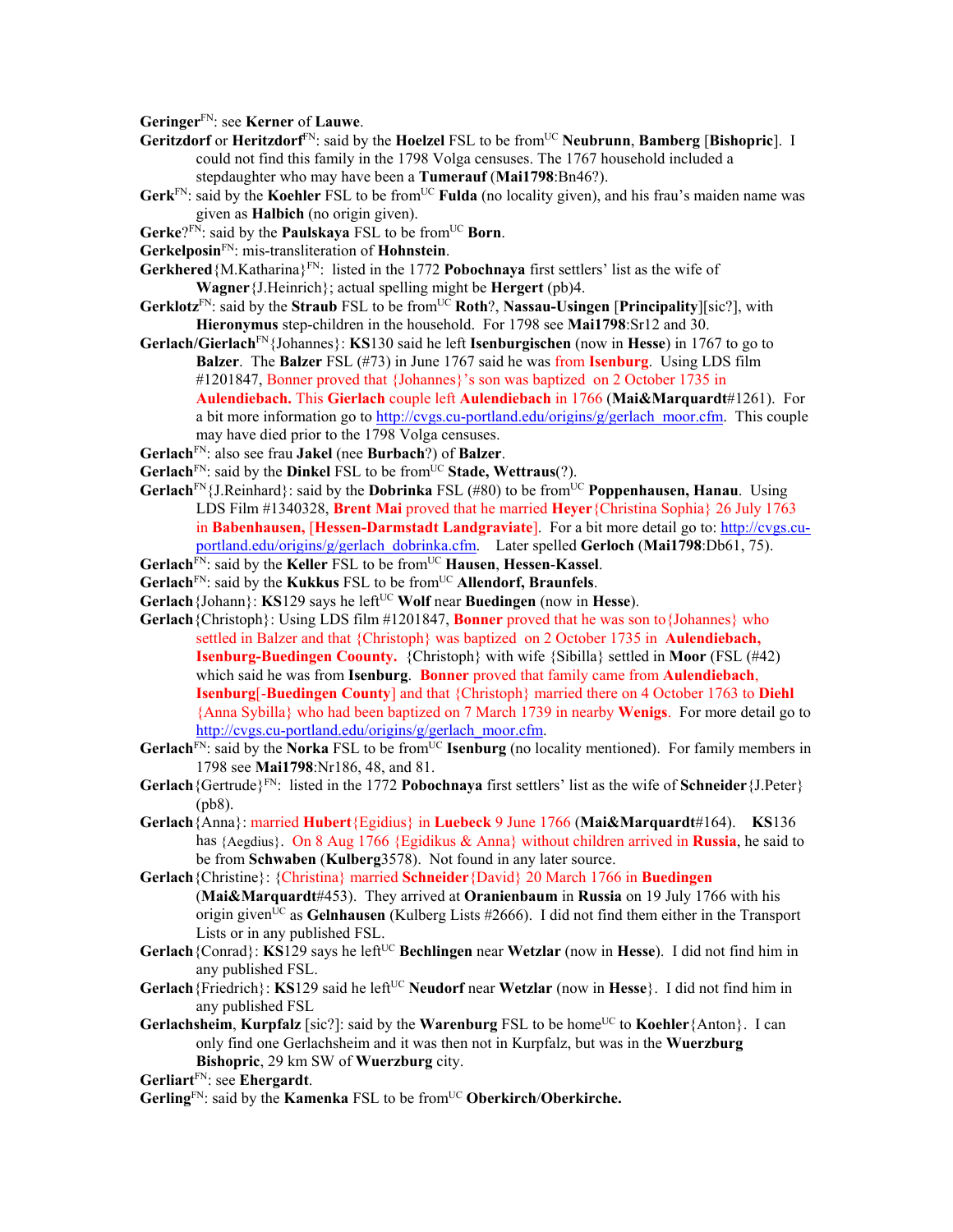**Gerling**<sup>FN</sup>: said by the **Kano** FSL to be from<sup>UC</sup> **Welgesheim**?. For 1798 see possibly **Mai1798**:Km30.

- **Gerlingen**GL**, Leonberg parish, Wuerttemberg**: 2 miles E of **Leonberg** city, and was proven home to a **Wagner** family that settled in **Gueldendorf, Odessa**. This was given (evidently mistakenly) by **KS**:409 as the origin of the **Rometsch** family that went to **Kassel**.
- Gerlinger<sup>FN</sup>: said by the **Orlovskaya** FSL to be from<sup>UC</sup> **Neustadt**; a **Schulz** step-daughter was living with them which would indicate that frau **Gerlinger** was previously frau **Schulz**. The family name was spelled **Gehrling** and **Herrlinger** in 1798 (**Mai1798**:Or61/Or70).
- **Gerlinheim**?, [Kur-]Trier: an unidenified place said by the Hoelzel FSL to be home<sup>UC</sup> to a **Jaeger**/**Geger**/**Geher** family.
- **Gerlitz**FN{M.Elisabeth}: fromUC [**Hessen**-]**Darmstadt** [**Landgraviate**] married **Boitel**{J.Heinrich/Hinrich} in **Luebeck** 29 July 1766 (**Mai&Marquardt**#270). **KS**121gave her surname as **Goerlitz** and said they were heading for **Yagodnaya Polyana**. This **Bott** couple (he fromUC **Darmstadt**) arrived in **Russia** 10 August 1766 (**Kulberg**4869). Not found in **T**. Listed as **Beutel** with wife as {Anna E.}, this couple had by Sept 1767 settled in **Jagodnaya Poljana** #51.

```
GerlochFN: see Gerlach.
```
- **German Shcherbakovka**VV: a modified name for **Shcherbakovka**VV.
- **Germann**{Heinrich}: **KS**130 says this son of {Richard} from **Ranstadt** near **Buedingen** (now in **Hesse**), wife **Schwab**{A.Maria} born 1729, and sons {Johannes} born 1757 and {J.Georg} born 1762. I did not find this couple in any published FSL.
- **Germersberg**?<sup>GL</sup>, **Freiburg**: an unidentified place said by the **Brabander** FSL to be home<sup>UC</sup> to a **Monschau** family, and possibly to a **Gerhard** family. There is a Germersberg 14 miles NE of **Nuernberg** city centre, then in the lands of **Nuernberg Imperial City**.
- **Germersheim**GL: in the 1760s and until 1778 this was an Amt or Kreis i.e. district administrative center for the country of **Kurpfalz**. After 1778 it was part of Bavarian-owned **Rheinpfalz**. It is some 14 miles N of **Karlsruhe** city.
- **Germersheim**GL, **Baden** (surely Baden is a mistake here … rak); see the previous entry.
- **Gern**GL (may be Gerna) an unidentifed locality said by the **Stahl-am-Karaman** FSL to be in the Empire of **Schlesien** [Silesia; there is a Gern in Austria 26 miles WSW of Vienna] and said to be home<sup>UC</sup> to a **Rose** family.
- Gernhausen(?)<sup>GL</sup>, **Kurmainz**(?)<sup>GL</sup>: Said by the **Boaro** FSL to be home<sup>UC</sup> to a **Bostel/Postel**? family. Might this be **Gelnhausen**? Probably not.
- Gernieier?<sup>FN</sup>: said by the **Boregard** FSL to be from<sup>UC</sup> Bernstein, and the frau's maiden name was given as **Mueller**, with a **Mueller** stepson in the household. I could not find the Gernieier family in the 1798 Volga censuses.
- **Gernsheim**GL**, Darmstadt**: is some 11 miles SW of the city of Darmstadt, and said by the **Preuss** FSL to be home to a **Naust** family.
- **Gernsheim**GL**, Kurmainz**: an unidentified place said by the **Volmer** FSL to be home to **Stang** and **Zorn** families. This may be the same place as the previous entry.
- **Gerod**FN: said by the **Koehler** FSL to be the maiden name of frau **Haag**.
- **Geroldshofen**<sup>GL:</sup> said by a **Woehrd** ML to be home<sup>UC</sup> to the father of the **Bauer** man who married a **Harpf** widow in 1766; Stumpp (**KS**119) says this was the Geroldshofen that was near **Wuerzburg, Bavaria** (**Mai&Marquardt**#794).
- Gerolstein County<sup>GS</sup>: seated in the town of Gerolstein which is 25 km NE of Mandersheid town seat of **Mandersheid County**. For background see **Mandersheid County**.
- **Gerolzhofen**?, [**Wuerzburg Bishopric**]: is 19 miles NE of **Wuerzburg** city, and was said by the **Ober-Monjou** FSL to be home<sup>UC</sup> to a **Waldheuser/Waldgener?/Waltgeiser** family and possibly to their **Seifert** step-daughter. Kuhlberg said this was in **Wuerzburg** [**Bishopric**].
- **Gersberg** parish, **Kurbayern**: is 21 km E of **Nuernberg** city centre and said by a **Woehrd** ML to be the home<sup>UC</sup> parish of the Catholic **Spizwiszer** {Thomas} who married Lutheran **Brandhof**{Magdalena} 30 April 1766 in **Woehrd** (**Mai&Marquardt**#783).
- **Gersfeld**GL**, Freie Adelprovinz der alten Ritter** [i.e. **Herrschaft Gersfeld**]: is some 13 miles SE of **Fulda** city, in the **Rhone** region, and was recorded as Kerschvelt by the **Walter** FSL which said it was homeUC to **Bartelmei**, **Bartolmei**, **Bartolomei**, **Burkhart**, **Kammerzell**, **Limpert**, **Ofman**, and **Streck** families.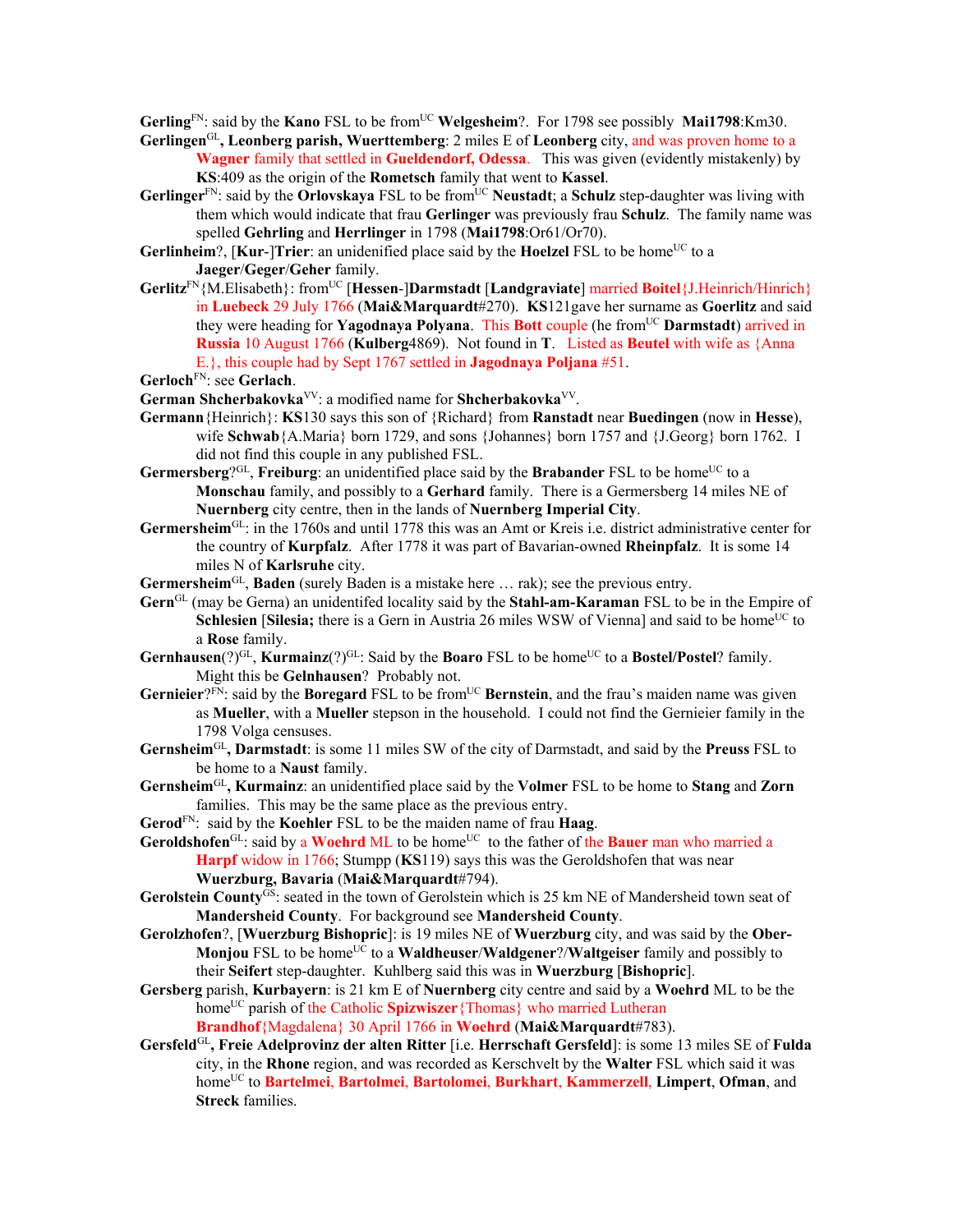**Gersfeld**GL: see also **Hirschfeld** and **Kerschvelt.**

- **Gerst**{J.Georg}: left **Susannental** for **Basel(??)** with a **Liver** wife in 1786 (**Mai1798**:Mv2874) but was not in the **Susannental** FSL nor in the 1798 Volga censuses.
- **Gerstle**FN: see **Kestle**.
- **Gerstetten**<sup>GL</sup>, **Waiblingen** [Amt], **Wuerttemberg**: said mistakenly by **KS**:387 to be home<sup>UC</sup> to the **Nuding**{Jakob} family that went to **Glueckstal**. See their book for more detail.
- Gerstheim<sup>?GL</sup>: an unidentified place said by the **Ober-Monjou** FSL to be home<sup>UC</sup> to a **Rumbach** family. Kuhlberg said this was in **Wuerzburg** [**Bishopric**]. I found one Gerstehim but it was in the **Alsace** far from the **Wuerzburg Bishopric**.
- G**erstner/Kerster**FN{Joseph}: he and wife {A.Margaretha, widow of **Gerstner**{Martin}} arrived in **Russia** on 13 Sept 1766**,** he said to be from **Fulda** (**Kulberg**#5748). By 14 July 1766 {Joseph}, wife {Margaretha} and her son {Johannes} whom {Joseph} had adopted had settled at the Herzog FSL #15 accompanied by 3 of her Herber children at #15a, {Joseph} said to be from<sup>UC</sup> **Sinzing**, [**Kur**-] **Bayern**. In 1798 **Kerster**{Joseph} has been widowed and his household includes adopted son {Johannes}, his wife and his 7 children (**Mai1798**:Hr18). Step-son {Andreas} was at Hr33 as at Hr23 listed as a **Herr**. Corina **Hirt** says that later in 1798 all **Gerstners** moved to **Mariental**.
- Gerstrung<sup>FN</sup>: said by the Koehler FSL to be from<sup>UC</sup> Fulda (no locality given), and his frau's maiden name was given as **Plock** (no origin given). I could not find this family name in the 1798 censuses. **Gerstrung**: see also **Gerstung**.
- **Gerstung/Gerstrung**{Valentin}: fromUC **Seifferts**, **Fulda Bishopric** married **Block**{Hedwig}in **Buedingen** on 26 April 1766 (**Mai&Marquardt**#595). **KS**130 spelled his origin as **Seiferts**. They arrived in **Russia** on 8 August 1766, the suname recorded as **Gerstrung** and her given name as{Jadwiga} (**Kulberg**4181). Not found in **T**, in any published FSL or in **Mai1798**.

**Gerstung**FN: this family name was found recorded in **Tann** marriage records 1762-1767; see **Flegel** trip. **Gert**FN: see **Gaert** and **Gerth**.

- Gerte?<sup>FN</sup>: said by the **Rothammel** FSL to be from<sup>UC</sup> **Waldagesheim, Kurpfalz.**
- **Gertenberg**?FN: said by the **Brabander** FSL to be fromUC **Haufofen**?, **Oberesterhof**?. I could not find this family in the 1798 Volga censuses.
- **Gerth**{Catharina}: said to be the maiden name of frau Conrad **Schneider** of **Balzer**. Also spelled **Gaert**, **Gaerth**, and **Gert**.
- **Gerthausen**<sup>GL</sup>: an unidentified place said by the **Bettinger** FSL to be home<sup>UC</sup> to a **Seibel** family. This may be Gerthausen, **Thueringen**, some 22 miles E of **Fulda**.
- **Gertle**FN: see **Hartle**.
- **Gertling**FN: see **Hertling**.
- Gertman/Gertmann<sup>FN</sup>: said by the Walter FSL to be from<sup>UC</sup> Kleinstadt, Hanau County. The **Buedingen** ML says this **Hartmann** man fromUC **Klestadt/Kleistadt** near **Bobenhausen** married in 1766 a **Bleitz** woman; Stumpp says he was from **Kleestadt** near **Dieburg** (**Mai&Marquardt**#698). The **Walter Research Group** has confirmed in parish records that this was a **Hartmann** from **Kleestadt, Hanau** (now **Hessen**).
- Gertner/Gaertner<sup>FN</sup>: said by the **Volmer** FSL to be from<sup>UC</sup> **Worms, Kurpfalz.**
- Gertrikh?FN: said by the Preuss FSL to be from<sup>UC</sup> Gorderig(?)-am-Mindelheim, Bavaria [I cannot find such a reference.] According to a **Woehrd** ML a **Horderig** man from<sup>UC</sup> **Mindelheim** married in 1766 a **Schnabel** woman (**Mai&Marquardt**#773).
- **Gervig**FN, see **Herwig**.
- Gerward<sup>FN</sup>: said by the **Boaro** FSL to be from<sup>UC</sup> **Dessau** (no locality mentioned). Spelled **Herrwald** in 1776, 1783 and 1798 (**Mai1798**:, Mv287, Ka125, Mv305 and Bx15).

**Gerwelheim**? $F_N$ : said by the **Laub** FSL to be from  $U^C$  **Hof**, **Bayreuth**.

- **Gerz**<sup>GL</sup>: an unidentified place said by the **Grimm** FSL to be home<sup>UC</sup> to a **Braun** family.
- Gerzerom?<sup>GL</sup>: an unidentified place said by the **Kano** FSL to be home<sup>UC</sup> to a Gedrich? family. Kuhlberg said this was in **Nassau**.
- **Ges**FN: not found in an FSL but was in the 1775 **Grimm** census #89. Spelled **Hess** in 1798 (**Mai1798**:Gm49).
- Gesau<sup>GL</sup>: said by the **Phillipsfeld** FSL to home<sup>UC</sup> to a **Tischer** and possibly to a **Koch** family. The only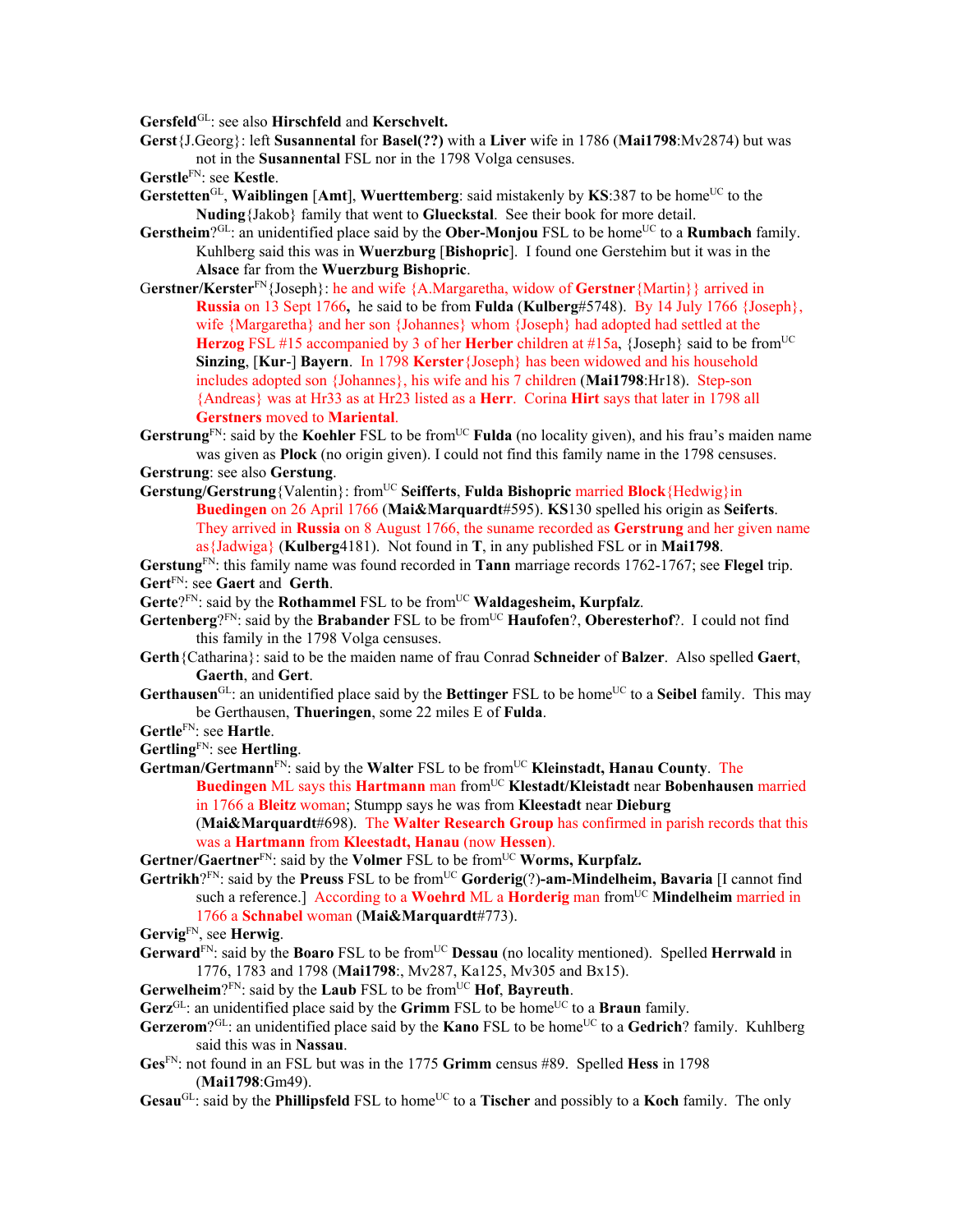Gesau that I can find is 7 miles N of **Zwickau** city, and was in the **Schoenburg County, Kursachsen**.

- **Geschetet**?: an unidentified place said by the **Boaro** FSL to be home<sup>UC</sup> to a **Berger** widower. There was a **Gesztete** nka Hostice, Slovakia, some 68 miles NE of **Budapest**.
- **Geschorki**: aka **Geschurki**, the **GCRA** thinks this may have been **Jeschurki**, nka Jeziorki (1.5 miles NW of **Strelno** and 16 miles W of **Radziejow**). They found it associated with **Lang** and **Reich** families 1797-1806.
- **Geschsweiler** GL: a so far unidentified place. It might be Goeschweiler which is 38 km SW of **Tuttlingen** city.
- **Geschurki**: aka **Geschorki**.
- **Geseke**<sup>GL</sup>, **Koeln**: is some 82 miles NE of **Koeln** city and said by the **Mariental** FSL to be home<sup>UC</sup> to a **Hanses** family.
- **Gesell**{Anthon/Anton}: fromUC **Elsass** married in **Luebeck** 2 September1766 **Weinering**{M.Magdalena} fromUC **Gotha** [**Duchy** (**Mai&Marquardt**#217). **KS**130 had name as {Anton} and his origin as **Steinmetz**, **Elsass**. I did not find them in any published FSL or in **Mai1798**.
- Geske<sup>GL</sup>: an unidentified place said by the **Mariental** FSL to be home<sup>UC</sup> to a **Spikermann** family. Might this be **Geseke**?

**Geslokh/Hassloch**(?)GL, **Mainz**: see **Hessloch**.

**Gesmer**?FN: see **Hessemar**.

**Gess**FN: said **Hess**.

**Gessel**FN: see **Heisling**.

- **Gessen**: an unidentified German locality or state (might be **Hesse**?), said by the **Stahl-am-Karaman** FSL to be homeUC of a **Pek** family and of settler Johann **Eger**'s wife.
- **Gestras**{M.Elisabeth}: the daughter of {Georg} (he being listed on pp. 415-416 of **EEE**) who was wife to **Trott**{Philip Moritz} a settler in **Denmark** and **Grimm (EEE** p. 626-627)..
- **Gesztete**: see **Geschetet**.
- **Get**FN: said by the **Warenburg** FSL to be fromUC **Meizin**?, [**Hessen**-]**Darmstadt** [**Landgraviate**]. For 1798 see **Mai1798**:Wr71(the maiden name of the wife is given as **Schmidt**{Elizabeth}),17.
- **Geter**{H.Wilhelm}: married **Leber**{A.Maria} 28 May 1765 in **Rosslau** (**Mai&Marsquardt**#850 and **KS**130). I did not find them in any later source
- **Getlein**FN: said by the **Hildmann** FSL to be fromUC **Alt Hofheim**. Spelled **Guettlein** in 1798 (**Mai1798**:Hd14,17,22).
- Getse/Goetz?<sup>FN</sup>: said by the Merkel FSL to be from<sup>UC</sup> Saxony.
- **Getsel**FN, see **Getzel**.
- **Gette**<sup>FN</sup>: said by the **Kano** FSL to be from<sup>UC</sup> **Nassau-Usingen** [**Principality**] (no locality mentioned). For 1798 see possibly **Mai1798**:Sw5, and may also have been spelled **Kehm** in 1798 [Kn08??]
- **Gette**{Margaretha}: in 1798 in **Semenovka** she was listed as wife of **Herber**{Joseph} (**Mai1798**:Se4). **Gette**FNalso see **Goette**.
- **Getter/Hetter**?FN: said by the **Preuss** FSL to be fromUC **Algesheim**(?), **Mainz.**
- Getterich<sup>FN</sup>: said by the Goebel FSL to be from<sup>UC</sup> Lichtenhausen, Franken.

**Gettikh**/**Hettig**?FN: said by the **Leichtling** FSL to be fromUC **Reningen** (no locality mentioned).

**Gettman**: see **Goethmann**.

- **Gettmann**FN: see **Goettmann**.
- **Gettorf**?GL, [**Schleswig-Holstein Royal Duchy**]: is some 8 miles NW of **Kiel** city, and said by the **Paulskaya** FSL to be home<sup>UC</sup> to a **Klaus** family.
- Getzel/Hoetzel/Hetzel/Getsel<sup>FN</sup>: said by the **Kamenka** FSL to be from<sup>UC</sup> Wuerzburg.
- **Geursp**{A.Margaretha}: wife of **Schilling**{Augustins} at the baptism of daughter {Agnes Catharina Margaretha} in **Luebeck** 6 April 1766 (**Mai&Marquardt**#1285).
- **Gevmenrod**?: an unidentified place said by the **Ernestinendorf** FSL to be home<sup>UC</sup> to a **Felden**?/**Feld**/**Feldt** family.
- **Geweiler** {J.Conrad}: Danish records say this Lutheran left<sup>UC</sup> either **Saxony** or **Wuerttemberg** arriving at **Flensburg, Schleswig Royal Duchy** in May 1762; he, his wife, and two step-children lived at #17 "Ahlefelds Hof" in Colony G1 'Friderichsau", **Gottorf Amt**; last registered in **Denmark** in April 1765 they immigrated to **Russia** and are registered in the church books of **Neu-Saratowka** colony